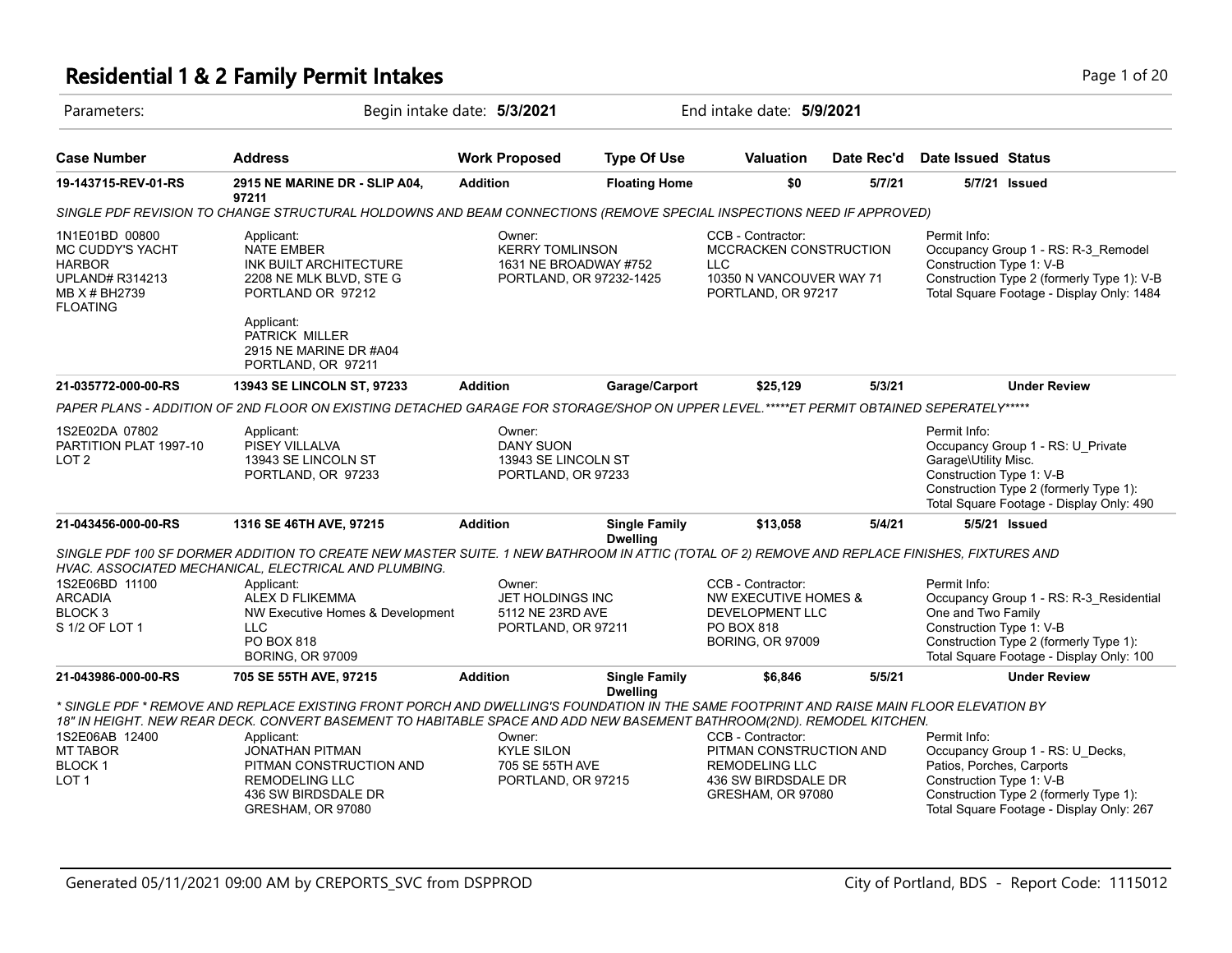## **Residential 1 & 2 Family Permit Intakes Page 1 0 Amin's Company Page 2 of 20**

|  | Page 2 o |  |
|--|----------|--|
|  |          |  |

| <b>Case Number</b>                                                             | <b>Address</b>                                                                                                                                                                                          | <b>Work Proposed</b>                                                                                                                                                         | <b>Type Of Use</b>                                | Valuation                                                                             | Date Rec'd | <b>Date Issued Status</b>                                                                                                                                                                            |
|--------------------------------------------------------------------------------|---------------------------------------------------------------------------------------------------------------------------------------------------------------------------------------------------------|------------------------------------------------------------------------------------------------------------------------------------------------------------------------------|---------------------------------------------------|---------------------------------------------------------------------------------------|------------|------------------------------------------------------------------------------------------------------------------------------------------------------------------------------------------------------|
| 21-045403-000-00-RS                                                            | 8831 NE RUSSELL PL, 97220                                                                                                                                                                               | <b>Addition</b>                                                                                                                                                              | <b>Single Family</b><br><b>Dwelling</b>           | \$41,526                                                                              | 5/8/21     | <b>Under Review</b>                                                                                                                                                                                  |
|                                                                                | SINGLE PDF 318 SF ADDITION TO REAR OF HOUSE. NEW SPACE TO INCLUDE AN EXPANDED KITCHEN, MUDROOM SPACE, 1 NEW BATHROOM (TOTAL OF 3) AND 1<br>NEW BEDROOM. ASSOCIATED MECHANICAL, ELECTRICAL AND PLUMBING. |                                                                                                                                                                              |                                                   |                                                                                       |            |                                                                                                                                                                                                      |
| 1N2E28BD 08500<br>ROCKY BUTTE ADD<br><b>BLOCK F</b><br>LOT 3 TL 8500           | Applicant:<br><b>DANIEL THOMAS</b><br>HAMMER AND HAND, INC<br>1020 SE HARRISON ST<br>PORTLAND OR 97214                                                                                                  | Owner:<br>KENNETH HEWETT<br>8831 NE RUSSELL PL<br>PORTLAND, OR 97220<br>Owner:<br><b>TASHA HEWETT</b><br>8831 NE RUSSELL PL<br>PORTLAND, OR 97220                            |                                                   | CCB - Contractor:<br>HAMMER AND HAND INC<br>1020 SE HARRISON ST<br>PORTLAND, OR 97214 |            | Permit Info:<br>Occupancy Group 1 - RS: R-3_Residential<br>One and Two Family<br>Construction Type 1: V-B<br>Construction Type 2 (formerly Type 1):<br>Total Square Footage - Display Only: 318      |
| 19-198059-REV-02-RS                                                            | 5004 SE 85TH AVE, 97266                                                                                                                                                                                 | <b>Addition</b>                                                                                                                                                              | <b>Single Family</b><br><b>Dwelling</b>           | \$0                                                                                   | 5/5/21     | 5/5/21 Issued                                                                                                                                                                                        |
|                                                                                | SINGLE PDF REVISION TO REPLACE ENTIRE FOUNDATION DUE TO CRACKS AND DRYROT                                                                                                                               |                                                                                                                                                                              |                                                   |                                                                                       |            |                                                                                                                                                                                                      |
| 1S2E16BC 01600<br><b>MAGDELINA PK</b><br>BLOCK <sub>6</sub><br>LOT 1 EXC S 10' | Applicant:<br><b>KEVIN PARTAIN</b><br><b>URBAN VISIONS</b><br>223 NE 56TH AVENUE<br>PORTLAND, OR 97213                                                                                                  | Owner:<br>A LORENA CONNELLY<br>8933 SE VALENTINE DR<br>HAPPY VALLEY, OR 97086                                                                                                |                                                   |                                                                                       |            | Permit Info:<br>Occupancy Group 1 - RS: R-3_Residential<br>One and Two Family<br>Construction Type 1: V-B<br>Construction Type 2 (formerly Type 1): V-B<br>Total Square Footage - Display Only: 2320 |
| 20-123510-REV-01-RS                                                            | 2226 NE 38TH AVE, 97212                                                                                                                                                                                 | <b>Addition</b>                                                                                                                                                              | <b>Single Family</b><br><b>Dwelling</b>           | \$0                                                                                   | 5/3/21     | 5/4/21 Issued                                                                                                                                                                                        |
| FINAL INSPECTION*****                                                          | SINGLE PDF - REVISION TO CHANGE DESIGNATION OF BASEMENT FROM UNFINISHED SPACE TO FINISHED STORAGE SPACE*****PER CORRECTION NOTICE 999                                                                   |                                                                                                                                                                              |                                                   |                                                                                       |            |                                                                                                                                                                                                      |
| 1N1E25DA 19600<br><b>ROSSMERE</b><br>BLOCK 25<br>LOT 15 TL 19600               | Applicant:<br><b>GEORGE CRAWFORD</b><br>NORTH TABOR PROPERTIES LLC<br>2234 NE 38TH AVE<br>PORTLAND, OR 97212                                                                                            | Owner:<br><b>LLC</b><br>2234 NE 38TH AVE                                                                                                                                     | NORTH TABOR PROPERTIES<br>PORTLAND, OR 97212-5260 |                                                                                       |            | Permit Info:<br>Occupancy Group 1 - RS: R-3_Residential<br>One and Two Family<br>Construction Type 1: V-B<br>Construction Type 2 (formerly Type 1): V-B<br>Total Square Footage - Display Only: 2849 |
| 20-204611-DFS-02-RS                                                            | 5516 SE BYBEE BLVD, 97206                                                                                                                                                                               | <b>Addition</b>                                                                                                                                                              | <b>Single Family</b><br><b>Dwelling</b>           | \$1                                                                                   | 5/7/21     | Approved to Issue                                                                                                                                                                                    |
| SINGLE PDF - DFS FOR ROOF TRUSSES                                              |                                                                                                                                                                                                         |                                                                                                                                                                              |                                                   |                                                                                       |            |                                                                                                                                                                                                      |
| 1S2E19AB 11900<br><b>GILTNER-WHITE PK</b><br>BLOCK 4<br>LOT <sub>4</sub>       | Applicant:<br><b>Bevan Augustine</b><br>5516 SE Bybee Blvd<br>Portland, OR 97206                                                                                                                        | Owner:<br><b>SARAH AUGUSTINE</b><br>5516 SE BYBEE BLVD<br>PORTLAND, OR 97206<br>Owner:<br><b>BEVAN GRIFFITHS-</b><br>SATTENSPIEL<br>5516 SE BYBEE BLVD<br>PORTLAND, OR 97206 |                                                   |                                                                                       |            | Permit Info:<br>Occupancy Group 1 - RS: R-3_Residential<br>One and Two Family<br>Construction Type 1: V-B<br>Construction Type 2 (formerly Type 1): V-B<br>Total Square Footage - Display Only: 1680 |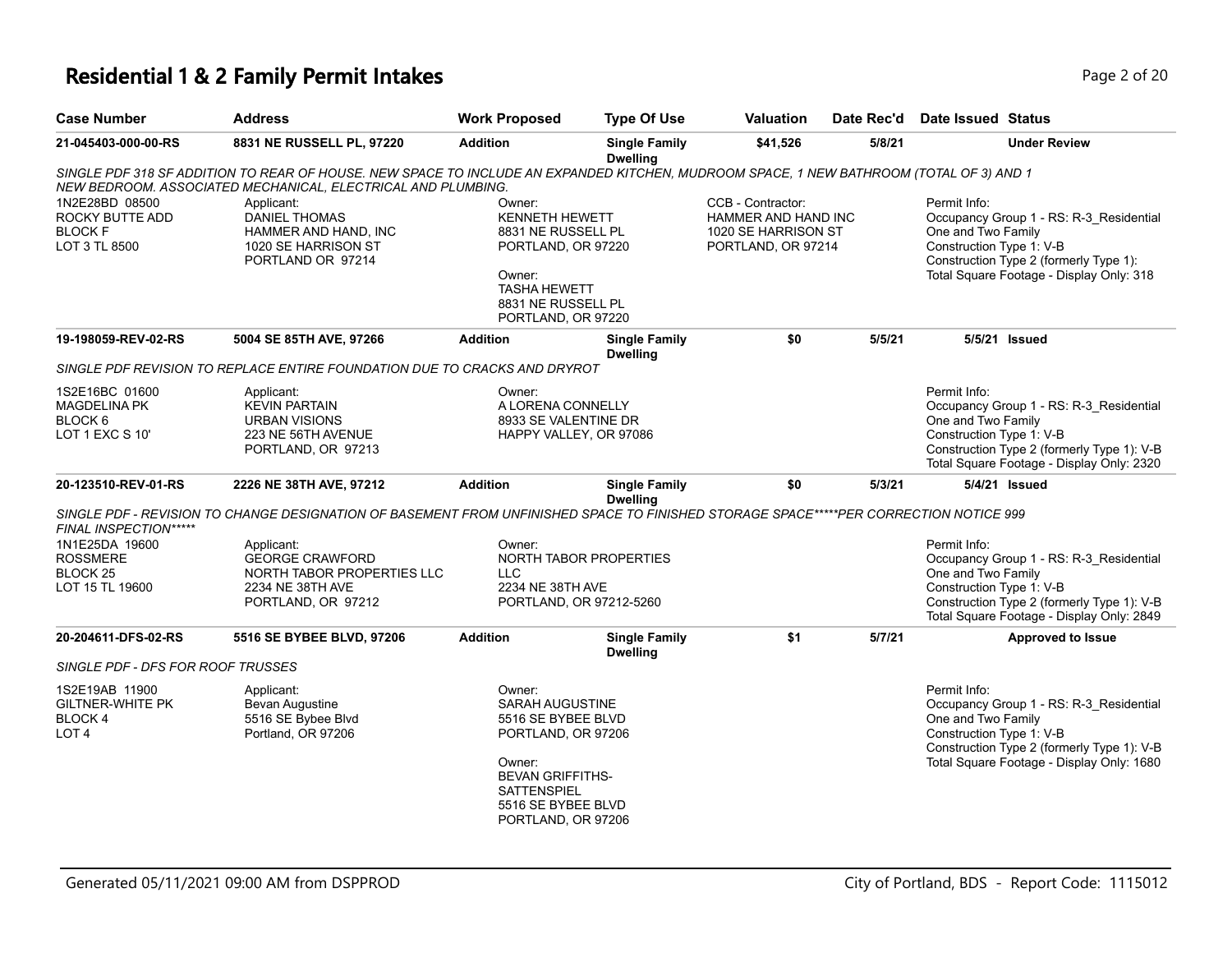#### **Residential 1 & 2 Family Permit Intakes Page 1 of 20 and 20 and 20 and 20 and 20 and 20 and 20 and 20 and 20 and 20 and 20 and 20 and 20 and 20 and 20 and 20 and 20 and 20 and 20 and 20 and 20 and 20 and 20 and 20 and 2**

| <b>Case Number</b>  | Address                                                                                                                                 | <b>Work Proposed</b> | <b>Type Of Use</b>                      | Valuation | Date Rec'd | Date Issued Status  |  |
|---------------------|-----------------------------------------------------------------------------------------------------------------------------------------|----------------------|-----------------------------------------|-----------|------------|---------------------|--|
| 20-212416-REV-01-RS | 9016 N ENDICOTT AVE, 97217                                                                                                              | <b>Addition</b>      | <b>Single Family</b><br><b>Dwelling</b> | \$4,000   | 5/4/21     | <b>Jnder Review</b> |  |
|                     | SINGLE PDE - VALUE ADDED REVISION TO ENLARGE HOUSE EOOTPRINT AT SE CORNER BY APPROXIMATELY 150 SELEXPANDING THE KITCHEN TO THE EAST AND |                      |                                         |           |            |                     |  |

|                                                                                                        |                                                                                                                                                                                            |                                                                            | <b>Dwelling</b>                                      |                                                                                                         |        |                                                                                                                                                                                                      |
|--------------------------------------------------------------------------------------------------------|--------------------------------------------------------------------------------------------------------------------------------------------------------------------------------------------|----------------------------------------------------------------------------|------------------------------------------------------|---------------------------------------------------------------------------------------------------------|--------|------------------------------------------------------------------------------------------------------------------------------------------------------------------------------------------------------|
|                                                                                                        | SINGLE PDF - VALUE ADDED REVISION TO ENLARGE HOUSE FOOTPRINT AT SE CORNER BY APPROXIMATELY 150 SF. EXPANDING THE KITCHEN TO THE EAST AND<br>CHANGING THE BREAKFAST NOOK TO A LAUNDRY ROOM. |                                                                            |                                                      |                                                                                                         |        |                                                                                                                                                                                                      |
| 1N1E09BB 03002<br>PENINSULAR ADD 2<br>BLOCK <sub>21</sub><br>LOT 13-15                                 | Applicant:<br><b>JOHN CARHART</b><br><b>LOCKWOOD CARHART</b><br><b>ARCHITECTURE</b><br>1017 SW Morrison Suite 409<br>PORTLAND OR 97205                                                     | Owner:<br><b>INC</b><br>8960 SW BARNES RD                                  | ROYAL CREST HOME BUILDERS<br>PORTLAND, OR 97225-6529 | CCB - Contractor:<br>ROYAL CREST HOME BUILDERS<br><b>INC</b><br>8960 SW BARNES RD<br>PORTLAND, OR 97223 |        | Permit Info:<br>Occupancy Group 1 - RS: R-3 Residential<br>One and Two Family<br>Construction Type 1: V-B<br>Construction Type 2 (formerly Type 1): V-B<br>Total Square Footage - Display Only: 2083 |
| 21-040935-000-00-RS                                                                                    | 356 SW KINGSTON AVE, 97205                                                                                                                                                                 | <b>Addition</b>                                                            | <b>Single Family</b>                                 | \$17.818                                                                                                | 5/4/21 | <b>Under Review</b>                                                                                                                                                                                  |
| <b>BBO. KITCHEN REMODEL. *** TRADES SEPARATE</b>                                                       | SINGLE PDF - ADDITION TO KITCHEN (96SF) AND PATIO (206SF). NEW COVERED TERRACE WITH SKYLIGHT, ENGINEERED FOUNDATION, BUILT-IN FIREPLACE AND                                                |                                                                            | <b>Dwelling</b>                                      |                                                                                                         |        |                                                                                                                                                                                                      |
| 1N1E32DD 02200<br><b>PARKSIDE</b><br>BLOCK <sub>5</sub><br>LOT <sub>1</sub><br>LOT 2, SLY 1/2 OF LOT 3 | Applicant:<br>NATHAN ARNOLD<br><b>FASTER PERMITS</b><br>2000 SW 1ST AVE #420<br>PORTLAND OR 97201                                                                                          | Owner:<br><b>JOSEPH W ANGEL TR</b><br><b>TIGARD, OR 97223</b>              | 8255 SW HUNZIKER ST #103                             | Primary Contractor:<br>TO BID                                                                           |        | Permit Info:<br>Occupancy Group 1 - RS: R-3 Residential<br>One and Two Family<br>Construction Type 1: V-B<br>Construction Type 2 (formerly Type 1): V-B<br>Total Square Footage - Display Only: 302  |
| 21-041802-000-00-RS                                                                                    | 12026 SE PARDEE ST, 97266                                                                                                                                                                  | <b>Addition</b>                                                            | <b>Single Family</b><br><b>Dwelling</b>              | \$55,629                                                                                                | 5/4/21 | <b>Under Review</b>                                                                                                                                                                                  |
|                                                                                                        | SINGLE PDF - ADDITION OF 426SF FOR TWO NEW BEDROOMS AND TWO WATER CLOSETS *** TRADES SEPARATE                                                                                              |                                                                            |                                                      |                                                                                                         |        |                                                                                                                                                                                                      |
| 1S2E15AA 04200<br>PARDEE ESTATES<br>LOT <sub>4</sub>                                                   | Applicant:<br><b>SASHA BECKWITH</b><br>SAB DESIGN & DRAFTING LLC<br>7115 SW Garden Home Rd # 28<br>Portland OR 97223                                                                       | Owner:<br><b>FIKIRTE ABEBE</b><br>12026 SE PARDEE ST<br>PORTLAND, OR 97266 |                                                      |                                                                                                         |        | Permit Info:<br>Occupancy Group 1 - RS: R-3 Residential<br>One and Two Family<br>Construction Type 1: V-B<br>Construction Type 2 (formerly Type 1):<br>Total Square Footage - Display Only: 426      |
| 21-041806-000-00-RS                                                                                    | 4803 NE 99TH AVE, 97220                                                                                                                                                                    | <b>Addition</b>                                                            | <b>Single Family</b><br><b>Dwelling</b>              | \$39,937                                                                                                | 5/3/21 | <b>Under Review</b>                                                                                                                                                                                  |
| PERMITS TO BE OBTAINED SEPARATELY***                                                                   | SINGLE PDF - 557SQFT ADDITION FOR GARAGE AT REAR OF HOUSE, ATTACHED AREA TO BE NEW OFFICE. NEW IMERVIOUS DRIVEWAY ADDITION. ***TRADE                                                       |                                                                            |                                                      |                                                                                                         |        |                                                                                                                                                                                                      |
| 1N2E21AD 06700                                                                                         | Applicant:                                                                                                                                                                                 | Owner:                                                                     |                                                      |                                                                                                         |        | Permit Info:                                                                                                                                                                                         |
| <b>ROSEPARK</b>                                                                                        | Elvis Yan                                                                                                                                                                                  | <b>WEN DONG</b>                                                            |                                                      |                                                                                                         |        | Occupancy Group 1 - RS: U Private                                                                                                                                                                    |
| BLOCK <sub>3</sub>                                                                                     | Yan Man Construction                                                                                                                                                                       | 4803 NE 99TH AVE                                                           |                                                      |                                                                                                         |        | Garage\Utility Misc.                                                                                                                                                                                 |
| LOT <sub>18</sub>                                                                                      | 4121 Larson AVE SE                                                                                                                                                                         | PORTLAND, OR 97220                                                         |                                                      |                                                                                                         |        | Construction Type 1: V-B                                                                                                                                                                             |

Salem, OR,97317

Construction Type 2 (formerly Type 1): V-B Total Square Footage - Display Only: 570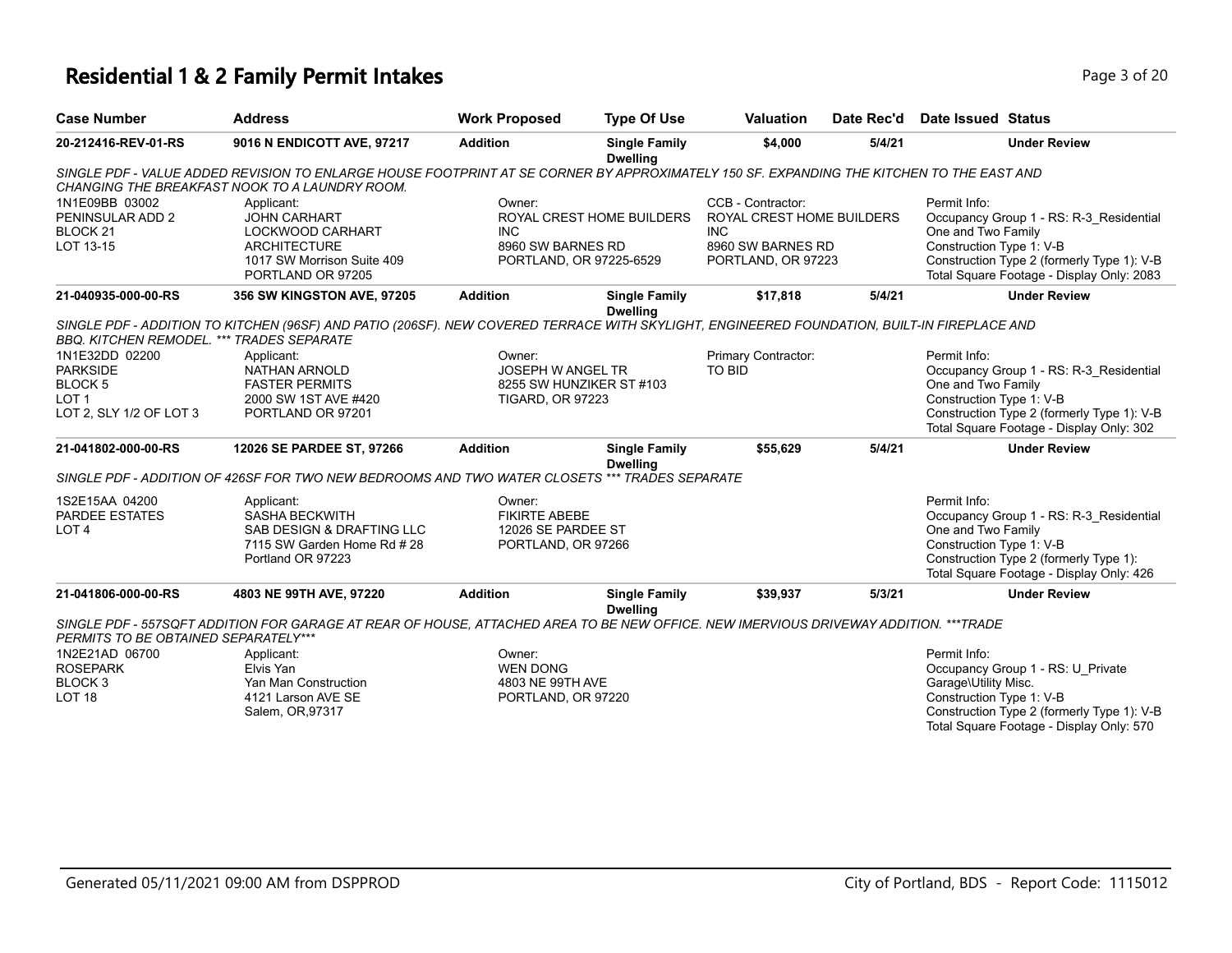## **Residential 1 & 2 Family Permit Intakes Page 1 of 20 and 20 and 20 and 20 and 20 and 20 and 20 and 20 and 20 and 20 and 20 and 20 and 20 and 20 and 20 and 20 and 20 and 20 and 20 and 20 and 20 and 20 and 20 and 20 and 2**

| <b>Address</b>                                                                                             | <b>Work Proposed</b>                      | <b>Type Of Use</b>                                                                                      | <b>Valuation</b>                                                                                                                                                                                                                                                                                             | Date Rec'd             | Date Issued Status                                                                                                                                                                                                                                                                                                                                                   |
|------------------------------------------------------------------------------------------------------------|-------------------------------------------|---------------------------------------------------------------------------------------------------------|--------------------------------------------------------------------------------------------------------------------------------------------------------------------------------------------------------------------------------------------------------------------------------------------------------------|------------------------|----------------------------------------------------------------------------------------------------------------------------------------------------------------------------------------------------------------------------------------------------------------------------------------------------------------------------------------------------------------------|
| 4225 N CONCORD AVE - Unit B.<br>97217                                                                      | <b>Addition</b>                           | <b>Single Family</b><br><b>Dwelling</b>                                                                 | \$80,000                                                                                                                                                                                                                                                                                                     | 5/7/21                 | <b>Under Review</b>                                                                                                                                                                                                                                                                                                                                                  |
|                                                                                                            |                                           |                                                                                                         |                                                                                                                                                                                                                                                                                                              |                        |                                                                                                                                                                                                                                                                                                                                                                      |
| Applicant:<br><b>TERRY AMUNDSON</b><br>2117 NE OREGON ST #201<br>PORTLAND OR 97232                         | Owner:                                    |                                                                                                         | Primary Contractor:<br><b>TO BID</b>                                                                                                                                                                                                                                                                         |                        | Permit Info:<br>Occupancy Group 1 - RS: R-3 Residential<br>One and Two Family<br>Construction Type 1: V-B<br>Construction Type 2 (formerly Type 1):<br>Total Square Footage - Display Only: 609<br>Number of New Dwelling Units: 1                                                                                                                                   |
|                                                                                                            |                                           |                                                                                                         |                                                                                                                                                                                                                                                                                                              |                        | Total valuation of RS Addition permit intakes: \$283,944                                                                                                                                                                                                                                                                                                             |
| 6551 SE 69TH AVE - Unit B, 97206                                                                           | <b>Alteration</b>                         | <b>Accessory</b>                                                                                        | \$20,000                                                                                                                                                                                                                                                                                                     | 5/3/21                 | 5/3/21 Issued                                                                                                                                                                                                                                                                                                                                                        |
|                                                                                                            |                                           |                                                                                                         |                                                                                                                                                                                                                                                                                                              |                        |                                                                                                                                                                                                                                                                                                                                                                      |
| Applicant:<br><b>CHASE CLAUSEN</b><br>6551 SE 69TH AVE<br>PORTLAND, OR 97206                               | Owner:<br>Owner:                          |                                                                                                         | CCB - Contractor:<br><b>LIMINAL SHIFT LLC</b>                                                                                                                                                                                                                                                                |                        | Permit Info:<br>Occupancy Group 1 - RS: R-3_Residential<br>One and Two Family<br>Construction Type 1: V-B<br>Construction Type 2 (formerly Type 1):<br>Number of New Dwelling Units: 1                                                                                                                                                                               |
| 2136 SW BOUNDARY ST, 97239                                                                                 | <b>Alteration</b>                         | Decks, Fences,                                                                                          | \$17,488                                                                                                                                                                                                                                                                                                     | 5/5/21                 | <b>Under Review</b>                                                                                                                                                                                                                                                                                                                                                  |
|                                                                                                            |                                           |                                                                                                         |                                                                                                                                                                                                                                                                                                              |                        |                                                                                                                                                                                                                                                                                                                                                                      |
| Applicant:<br><b>MATT LEMON</b><br><b>CUSTOM CUT REMODELING</b><br>2440 SE LAUREL ST<br>MILWAUKIE OR 97267 | Owner:                                    |                                                                                                         | CCB - Contractor:<br>2440 SE LAUREL ST                                                                                                                                                                                                                                                                       |                        | Permit Info:<br>Occupancy Group 1 - RS: U_Decks,<br>Patios, Porches, Carports<br>Construction Type 1: V-B<br>Construction Type 2 (formerly Type 1):<br>Total Square Footage - Display Only: 682                                                                                                                                                                      |
|                                                                                                            |                                           |                                                                                                         |                                                                                                                                                                                                                                                                                                              |                        |                                                                                                                                                                                                                                                                                                                                                                      |
|                                                                                                            | Total # of RS Addition permit intakes: 13 | KOBLE CREATIVE ARCHITECTURE LLC<br>SINGLE PDF 2ND STORY 1000SQFT DECK AT REAR OF HOUSE *** NO TRADES*** | <b>GRAHAM HULBERT</b><br>4225 N CONCORD AVE<br>PORTLAND, OR 97217<br><b>Dwelling Unit</b><br><b>CHARLES CLAUSEN</b><br>6551 SE 69TH AVE<br>PORTLAND, OR 97206<br><b>CLAUDIA SIMOES</b><br>6551 SE 69TH AVE<br>PORTLAND, OR 97206<br>CHRISTOPHER I CAMPBELL<br>2136 SW BOUNDARY ST<br>PORTLAND, OR 97239-2023 | <b>Retaining Walls</b> | SINGLE PDF - 550SQFT ADDITION TO REAR OF SFR TO CREATE 2 STORY ADU W/LOFT BEDROOM. ***TRADES TO BE OBTAINED SEPARATELY***<br>SINGLE PDF CONVERSION OF DETACHED ACCESSORY STRUCTURE TO TO ADU. ADDING BATHROOM AND KITCHENETTE**TRADE PERMITS TO BE OBTAINED<br>7625 NW SKYLINE BLVD<br>PORTLAND, OR 97229<br><b>CUSTOM CUT REMODELING INC</b><br>MILWAUKIE, OR 97267 |

| 1S2E04BB 16100   | Applicant:            | ::Dwner                 | CCB - Contractor:      | Permit Info:                           |
|------------------|-----------------------|-------------------------|------------------------|----------------------------------------|
| SUNRISE PK       | <b>GRANT LINDSEY</b>  | SAM LICHTER             | CLACKAMAS ELECTRIC INC | Occupancy Group 1 - RS: U Private      |
| BLOCK 3          | ENERGY SOLUTIONS LLC  | 8337 SE MORRISON ST     | 16070 S RIFLE WAY      | Garage\Utility Misc.                   |
| LOT 18&19        | PO BOX 887            | PORTLAND, OR 97216-1221 | OREGON CITY, OR 97045  | Construction Type 1: V-B               |
| LOT 20 EXC W 17' | BEAVERCREEK, OR 97004 |                         |                        | Construction Type 2 (formerly Type 1): |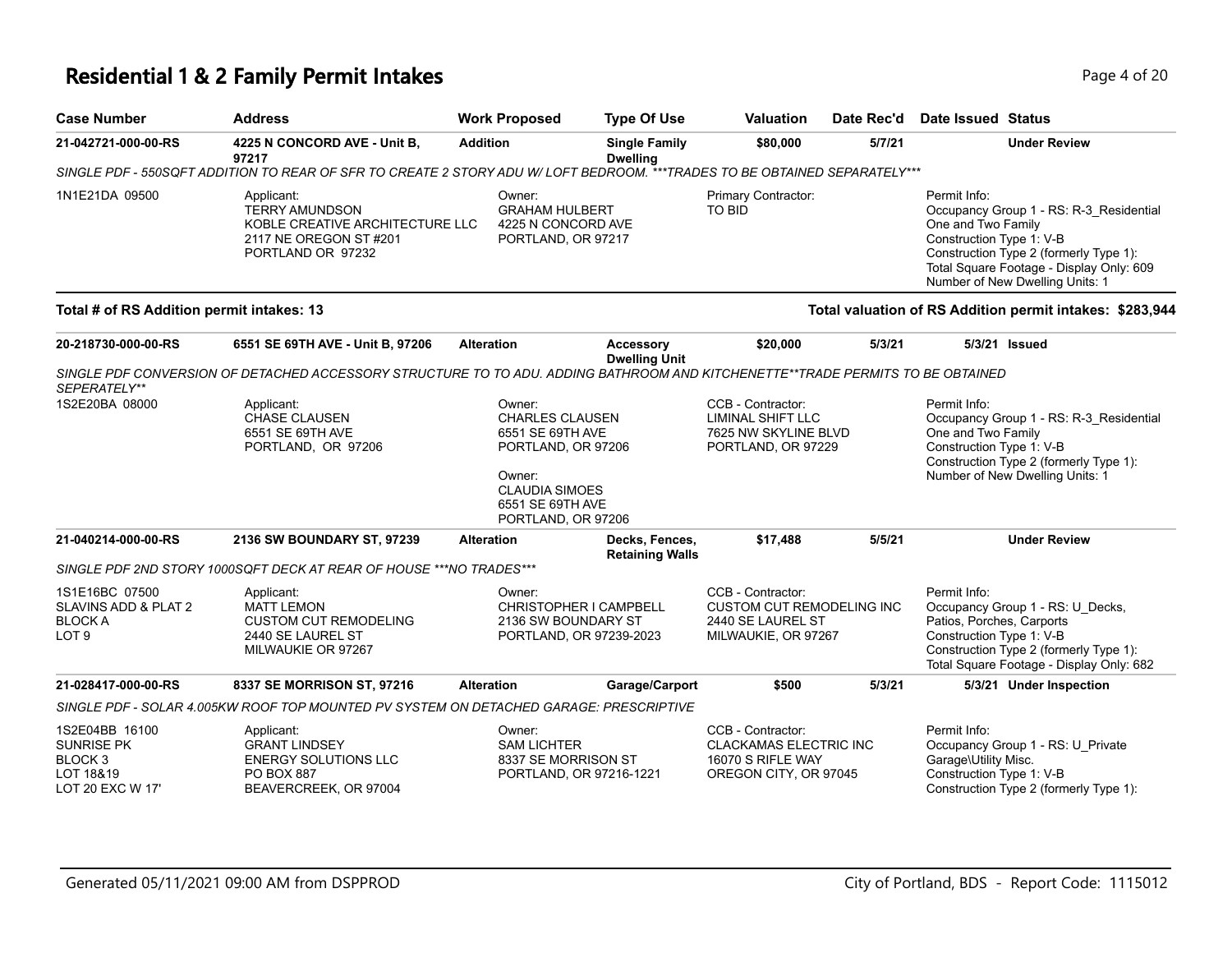#### **Residential 1 & 2 Family Permit Intakes Page 1 and 20 and 20 and 20 and 20 and 20 and 20 and 20 and 20 and 20 and 20 and 20 and 20 and 20 and 20 and 20 and 20 and 20 and 20 and 20 and 20 and 20 and 20 and 20 and 20 and**

| Case Number         | <b>Address</b>                                                                                                          | <b>Work Proposed</b> | Type Of Use                             | <b>Valuation</b>  | Date Rec'd | Date Issued Status |               |
|---------------------|-------------------------------------------------------------------------------------------------------------------------|----------------------|-----------------------------------------|-------------------|------------|--------------------|---------------|
| 21-042802-000-00-RS | 11313 SW 33RD AVE, 97219                                                                                                | <b>Alteration</b>    | <b>Single Family</b><br><b>Dwelling</b> | \$12,000          | 5/3/21     |                    | 5/3/21 Issued |
|                     | REMOVE EXISTING WINDOS AND DOORS. WIDEN OPENING AND INSTALL LARGE 4 PANEL DOOR. CREATE 2 NEW OPENINGS FOR 2 NEW WINDOWS |                      |                                         |                   |            |                    |               |
| 1S1E32AC 01200      | Applicant:                                                                                                              | Owner:               |                                         | CCB - Contractor: |            | Permit Info:       |               |

*REMOVE EXISTING WINDOS AND DOORS, WIDEN OPENING AND INSTALL LARGE 4 PANEL DOOR. CREATE 2 NEW OPENINGS FOR 2 NEW WINDOWS* Occupancy Group 1 - RS: R-3\_Residential One and Two Family Construction Type 1: V-B Construction Type 2 (formerly Type 1): CC<sub>E</sub> GLV ENTERPRISES INC 18151 SW BOONES FERRY RD PORTLAND, OR 97224 Owner: JON DRAKE 11313 SW 33RD AVE PORTLAND, OR 97219 Applicant: CHERISH BERRY RENEWAL BY ANDERSEN OF PORTLAND 18151 SW BOONES FERRY RD. PORTLAND, ORE 97224 1S1E32AC 01200 FOREST BROOKS LOT 5 **21-042999-000-00-RS 3597 SW COUNCIL CREST DR, 97239 Alteration Single Family Dwelling \$9,200 5/3/21 Under Review** *\*SINGLE PDF\* VOLUNTARY UNDERPINNING USING 2 PRECON PIERS* Permit Info: Occupancy Group 1 - RS: R-3\_Residential One and Two Family Construction Type 1: V-B Construction Type 2 (formerly Type 1): CCB - Contractor: TERRAFIRMA FOUNDATION REPAIR INC 761 NE GARDEN VALLEY BLVD ROSEBURG, OR 97470 Owner: OTA,EILEEN K TR 3597 SW COUNCIL CREST DR PORTLAND, OR 97239 Applicant: EMILY SINGLETON TERRAFIRMA FOUNDATION SYSTEMS 7910 SW HUNZIKER ST TIGARD OR 97223 1S1E08DA 03100 COUNCIL CREST PK BLOCK 9 LOT 1&2 **21-043094-000-00-RS 1201 SE 71ST AVE, 97215 Alteration Single Family Dwelling \$7,600 5/3/21 Under Review** *\*SINGLE PDF\* VOLUNTARY UNDERPINNING USING 3 PUSH PIERS* Permit Info: Occupancy Group 1 - RS: R-3\_Residential One and Two Family Construction Type 1: V-B Construction Type 2 (formerly Type 1): CCB - Contractor: TERRAFIRMA FOUNDATION REPAIR INC 761 NE GARDEN VALLEY BLVD ROSEBURG, OR 97470 Owner: JOHN TOMLINSON 1201 SE 71ST AVE PORTLAND, OR 97215 Owner: HALLIE GARDNER 1201 SE 71ST AVE PORTLAND, OR 97215 Applicant: EMILY SINGLETON TERRAFIRMA FOUNDATION SYSTEMS 7910 SW HUNZIKER ST TIGARD OR 97223 1S2E05BD 02700 BELMONT BLOCK 1 LOT 5 **21-044192-000-00-RS 1709 SE 46TH AVE, 97215 Alteration Single Family Dwelling \$40,000 5/5/21 5/5/21 Issued** *\*SINGLE PDF\* complete abatement and removing asbestos flooring. Framing in a new window (engineers drawing attached) on west wall. New cabinets, new counter top, new appliances, new wood floors, new lights, new built in seating. Plumbing, Electrical and Mechanical work included see application.* Permit Info: Occupancy Group 1 - RS: R-3\_Residential One and Two Family Construction Type 1: V-B CCB - Contractor: HOLLY HUNTLEY ENVIRONS LLC 3240 SW SHERWOOD PLACE Owner: ROBYN STEELY 1709 SE 46TH AVE PORTLAND, OR 97215 Applicant: HOLLY HUNTER ENVIRONS LLC 3240 SW SHERWOOD PLACE 1S2E06CB 01400 HAWTHORNE AVE ADD BLOCK 10 LOT 9

PORTLAND, OR 97201

PORTLAND, OR 97201

N 8 1/3' OF LOT 10

Construction Type 2 (formerly Type 1):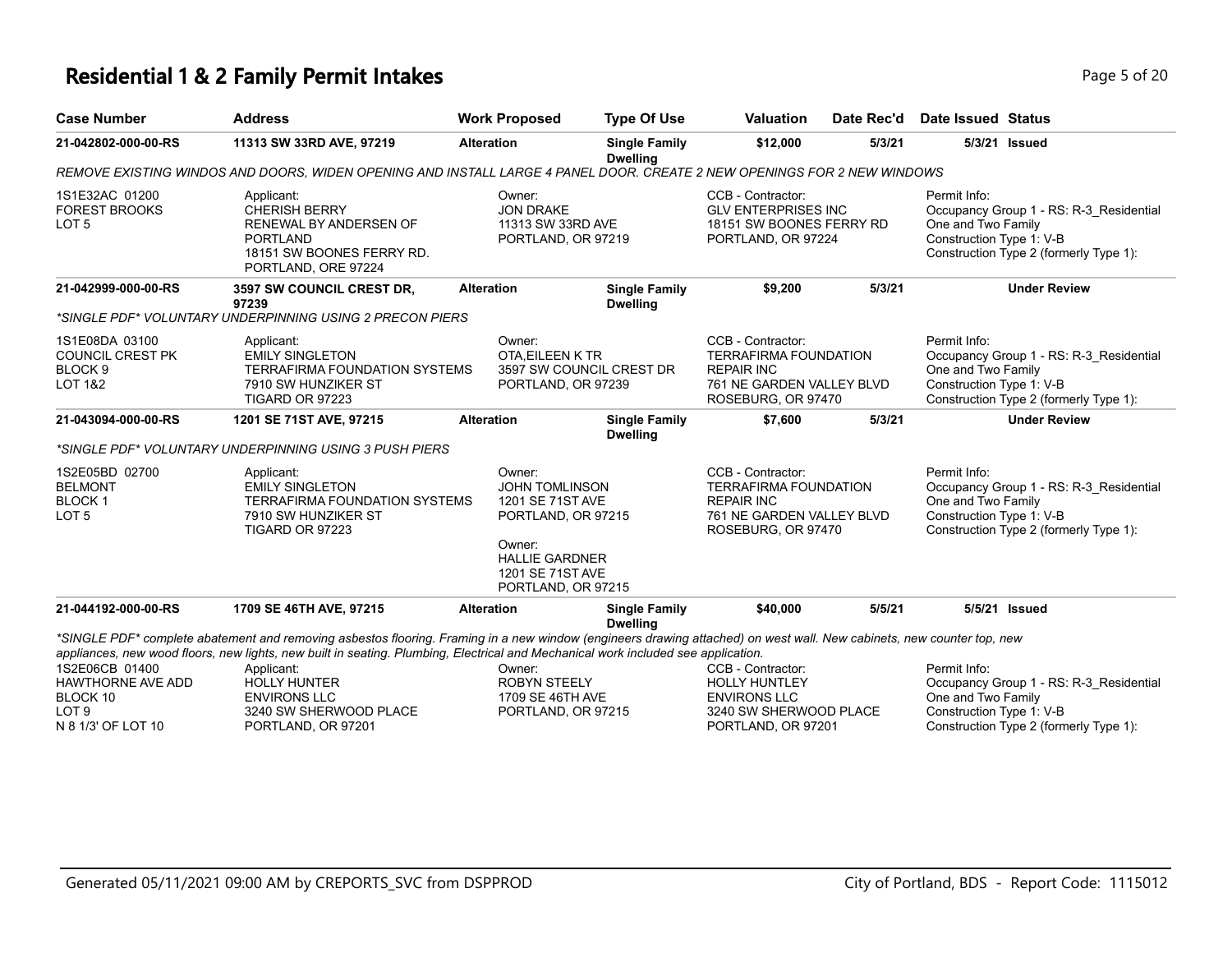# **Residential 1 & 2 Family Permit Intakes Page 6 of 20**

| <b>Case Number</b>                                                         | <b>Address</b>                                                                                                                                                                                                                                                                      | <b>Work Proposed</b>                                                                                                                                            | <b>Type Of Use</b>                      | <b>Valuation</b>                                                                                                        | Date Rec'd | Date Issued Status                                             |                                                                                                                           |
|----------------------------------------------------------------------------|-------------------------------------------------------------------------------------------------------------------------------------------------------------------------------------------------------------------------------------------------------------------------------------|-----------------------------------------------------------------------------------------------------------------------------------------------------------------|-----------------------------------------|-------------------------------------------------------------------------------------------------------------------------|------------|----------------------------------------------------------------|---------------------------------------------------------------------------------------------------------------------------|
| 21-045405-000-00-RS                                                        | 6123 N COMMERCIAL AVE - UNIT<br>A, 97217                                                                                                                                                                                                                                            | <b>Alteration</b>                                                                                                                                               | <b>Single Family</b><br><b>Dwelling</b> | \$75,000                                                                                                                | 5/8/21     |                                                                | 5/10/21 Issued                                                                                                            |
| MECHANICAL, ELECTRICAL AND PLUMBING.                                       | SINGLE PDF COMPLETE INTERIOR/PARTIAL EXTERIOR REMODEL OF HOUSE. BASEMENT CONVERSION TO LIVING SPACE. NEW BASEMENT SPACE TO INCLUDE 1<br>NEW BATHROOM, 2 BEDROOMS, FAMILY, LAUNDRY, AND DINING SPACE. 1 NEW BATHROOM IN ATTIC (TOTAL OF 3) REMODEL KITCHEN ON MAIN FLOOR. ASSOCIATED |                                                                                                                                                                 |                                         |                                                                                                                         |            |                                                                |                                                                                                                           |
| 1N1E15DB 18400<br>PIEDMONT<br>BLOCK 31<br>LOT <sub>7</sub>                 | Applicant:<br>ALEX D FLIKEMMA<br>NW Executive Homes & Development<br><b>LLC</b><br>PO BOX 818<br><b>BORING, OR 97009</b>                                                                                                                                                            | Owner:<br>JLO INVESTMENTS LLC<br>16869 SW 65TH AVE PMB 317<br>LAKE OSWEGO, OR 97035-7865                                                                        |                                         | CCB - Contractor:<br><b>NW EXECUTIVE HOMES &amp;</b><br><b>DEVELOPMENT LLC</b><br>PO BOX 818<br><b>BORING, OR 97009</b> |            | Permit Info:<br>One and Two Family<br>Construction Type 1: V-B | Occupancy Group 1 - RS: R-3_Residential<br>Construction Type 2 (formerly Type 1):                                         |
| 21-028688-000-00-RS                                                        | 8718 SE 92ND AVE, 97266                                                                                                                                                                                                                                                             | <b>Alteration</b>                                                                                                                                               | <b>Single Family</b><br><b>Dwelling</b> | \$16,815                                                                                                                | 5/7/21     |                                                                | 5/7/21 Issued                                                                                                             |
|                                                                            | SINGLE PDF - REMODEL BASEMENT REC ROOM TO (1) BEDROOM AND (2) OFFICES. ENLARGE WINDOW IN BEDROOM NORTH WALL, NEW WINDOW IN OFFICE 1.<br>MECHANICAL PERMIT REQUIRED FOR OFFICE #2 MECHANICAL VENTILATION.*****SEE 20-205585-HS                                                       |                                                                                                                                                                 |                                         |                                                                                                                         |            |                                                                |                                                                                                                           |
| 12E28AB06600                                                               | Applicant:<br><b>JOHN MARK LINN</b><br>7636 SE 119th Dr<br>Portland Oregon 97266                                                                                                                                                                                                    | Owner:<br><b>JOHN MARK LINN</b><br>7636 SE 119th Dr<br>Portland Oregon 97266                                                                                    |                                         |                                                                                                                         |            | Permit Info:<br>Construction Type 1: V-B                       | Occupancy Group 1 - RS: R-3_Remodel<br>Construction Type 2 (formerly Type 1):<br>Total Square Footage - Display Only: 412 |
| 21-030792-000-00-RS                                                        | 4636 NE MALLORY AVE, 97211                                                                                                                                                                                                                                                          | <b>Alteration</b>                                                                                                                                               | <b>Single Family</b><br><b>Dwelling</b> | \$500                                                                                                                   | 5/5/21     |                                                                | 5/5/21 Issued                                                                                                             |
|                                                                            | SINGLE PDF - SOLAR 4.08KW ROOF TOP MOUNTED PV SYSTEM: PRESCRIPTIVE                                                                                                                                                                                                                  |                                                                                                                                                                 |                                         |                                                                                                                         |            |                                                                |                                                                                                                           |
| 1N1E22AD 13800<br><b>MAEGLY HIGHLAND</b><br><b>BLOCK7</b><br><b>LOT 12</b> | Applicant:<br><b>MELISSA FARIAS</b><br><b>TESLA</b><br>6132 NE 112TH AVE<br>PORTLAND, OR 97220                                                                                                                                                                                      | Owner:<br><b>RUBYFIELD LLC</b><br>1024 NW 71ST ST<br>OKLAHOMA CITY, OK 73116                                                                                    |                                         | CCB - Contractor:<br><b>TESLA ENERGY OPERATIONS INC</b><br>901 PAGE AVENUE<br>FREMONT, CA 94538                         |            | Permit Info:<br>One and Two Family<br>Construction Type 1: V-B | Occupancy Group 1 - RS: R-3 Residential<br>Construction Type 2 (formerly Type 1):                                         |
| 21-032996-000-00-RS                                                        | 1130 SW STEPHENSON CT, 97219                                                                                                                                                                                                                                                        | <b>Alteration</b>                                                                                                                                               | <b>Single Family</b><br><b>Dwelling</b> | \$500                                                                                                                   | 5/3/21     |                                                                | 5/3/21 Issued                                                                                                             |
|                                                                            | SINGLE PDF - SOLAR 10.56KW ROOF TOP MOUNTED PV SYSTEM: PRESCRIPTIVE                                                                                                                                                                                                                 |                                                                                                                                                                 |                                         |                                                                                                                         |            |                                                                |                                                                                                                           |
| 1S1E33AC 03200<br><b>GRACEMONT</b><br>LOT <sub>3</sub>                     | Applicant:<br><b>MOLLY BECKEL</b><br>ELEMENTAL ENERGY LLC<br>1339 SE 8TH AVE SUITE B<br>PORTLAND OR 97214                                                                                                                                                                           | Owner:<br><b>LEAH WILSON</b><br>1130 SW STEPHENSON CT<br>PORTLAND, OR 97219<br>Owner:<br><b>JAMES OTIS ELGEE</b><br>1130 SW STEPHENSON CT<br>PORTLAND, OR 97219 |                                         | CCB - Contractor:<br>ELEMENTAL ENERGY LLC<br>1339 SE 8TH AVE #B<br>PORTLAND, OR 97214                                   |            | Permit Info:<br>One and Two Family<br>Construction Type 1: V-B | Occupancy Group 1 - RS: R-3_Residential<br>Construction Type 2 (formerly Type 1):                                         |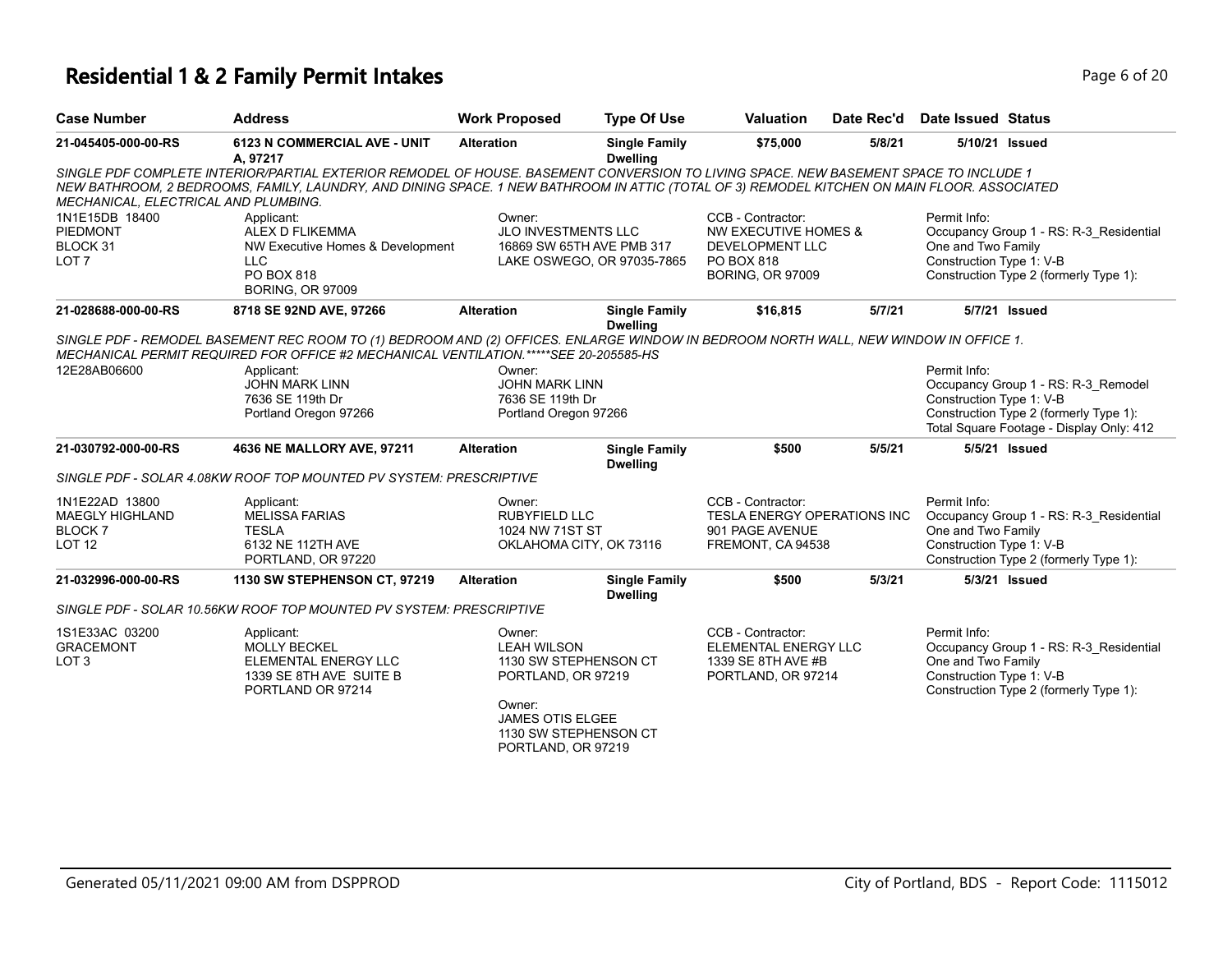# **Residential 1 & 2 Family Permit Intakes Page 7 of 20**

| <b>Case Number</b>                                                            | <b>Address</b>                                                                                                      | <b>Work Proposed</b>                                                                                                                                  | <b>Type Of Use</b>                      | <b>Valuation</b>                                                                       | Date Rec'd | Date Issued Status                                                                                                                                  |
|-------------------------------------------------------------------------------|---------------------------------------------------------------------------------------------------------------------|-------------------------------------------------------------------------------------------------------------------------------------------------------|-----------------------------------------|----------------------------------------------------------------------------------------|------------|-----------------------------------------------------------------------------------------------------------------------------------------------------|
| 21-035268-000-00-RS                                                           | 5522 SE 58TH AVE, 97206                                                                                             | <b>Alteration</b>                                                                                                                                     | <b>Single Family</b><br><b>Dwelling</b> | \$500                                                                                  | 5/7/21     | 5/7/21 Issued                                                                                                                                       |
|                                                                               | SINGLE PDF - SOLAR 3.60KW ROOF TOP MOUNTED PV SYSTEM: PRESCRIPTIVE                                                  |                                                                                                                                                       |                                         |                                                                                        |            |                                                                                                                                                     |
| 1S2E18DA 19200<br><b>TREMONT PL</b><br>BLOCK <sub>2</sub><br>LOT <sub>4</sub> | Applicant:<br><b>CHRISTINE STAMPER</b><br><b>ELEMENTAL ENERGY</b><br>1339 SE 8TH AVE, SUITE B<br>PORTLAND, OR 97214 | Owner:<br><b>TERESA HUNTSINGER</b><br>5522 SE 58TH AVE<br>PORTLAND, OR 97206-5511                                                                     |                                         | CCB - Contractor:<br>ELEMENTAL ENERGY LLC<br>1339 SE 8TH AVE #B<br>PORTLAND, OR 97214  |            | Permit Info:<br>Occupancy Group 1 - RS: R-3_Residential<br>One and Two Family<br>Construction Type 1: V-B<br>Construction Type 2 (formerly Type 1): |
| 21-035992-000-00-RS                                                           | 4946 NE 35TH PL, 97211                                                                                              | <b>Alteration</b>                                                                                                                                     | <b>Single Family</b><br><b>Dwelling</b> | \$500                                                                                  | 5/7/21     | 5/7/21 Issued                                                                                                                                       |
|                                                                               | SINGLE PDF - SOLAR 3.84KW SOLAR ROOF TOP PV SYSTEM: PRESCRIPTIVE                                                    |                                                                                                                                                       |                                         |                                                                                        |            |                                                                                                                                                     |
| 1N1E24AC 02000<br><b>WILLAMETTE ADD</b><br>BLOCK 19<br>LOT 11&12 TL 2000      | Applicant:<br><b>MOLLY BECKEL</b><br>ELEMENTAL ENERGY LLC<br>1339 SE 8TH AVE SUITE B<br>PORTLAND OR 97214           | Owner:<br><b>JACOB CARLSON</b><br>4946 NE 35TH PL<br>PORTLAND, OR 97211<br>Owner:<br><b>COURTNEY DOWELL</b><br>4946 NE 35TH PL<br>PORTLAND, OR 97211  |                                         | CCB - Contractor:<br>ELEMENTAL ENERGY LLC<br>1339 SE 8TH AVE #B<br>PORTLAND, OR 97214  |            | Permit Info:<br>Occupancy Group 1 - RS: R-3_Residential<br>One and Two Family<br>Construction Type 1: V-B<br>Construction Type 2 (formerly Type 1): |
| 21-036012-000-00-RS                                                           | 6533 SE 30TH AVE, 97202                                                                                             | <b>Alteration</b>                                                                                                                                     | <b>Single Family</b><br><b>Dwelling</b> | \$20,000                                                                               | 5/5/21     | <b>Under Review</b>                                                                                                                                 |
|                                                                               | PAPER PLANS - BATHROOM ADDED ON 2ND FLOOR/ATTIC SPACE OF SFR*****TRADE PERMITS OBTAINED SEPERATELY*****             |                                                                                                                                                       |                                         |                                                                                        |            |                                                                                                                                                     |
| 1S1E24BA 02800<br><b>EASTMORELAND</b><br>BLOCK 31<br><b>LOT 23</b>            | Applicant:<br><b>DAVID JENKINS</b><br><b>DIVO</b><br>22550 SW BALD PEAK RD<br>HILLSBORO, OR 97123                   | Owner:<br><b>BRUCE GILLEY</b><br>6533 SE 30TH AVE<br>PORTLAND, OR 97202<br>Owner:<br>JOYCE YE-PING WAN<br>6533 SE 30TH AVE<br>PORTLAND, OR 97202      |                                         | CCB - Contractor:<br>SMALKO CONSTRUCTION LLC<br>502 NE 197TH AVE<br>PORTLAND, OR 97230 |            | Permit Info:<br>Occupancy Group 1 - RS: R-3_Residential<br>One and Two Family<br>Construction Type 1: V-B<br>Construction Type 2 (formerly Type 1): |
| 21-036203-000-00-RS                                                           | 4410 SE 102ND AVE, 97266                                                                                            | <b>Alteration</b>                                                                                                                                     | <b>Single Family</b><br><b>Dwelling</b> | \$6,750                                                                                | 5/7/21     | 5/7/21 Issued                                                                                                                                       |
|                                                                               | SINGLE PDF - SOLAR 4.52KW ROOF TOP MOUNTED PV SYSTEM: ENGINEERED                                                    |                                                                                                                                                       |                                         |                                                                                        |            |                                                                                                                                                     |
| 1S2E10CC 12900<br><b>HOLCOATE PK</b><br><b>BLOCK 2</b><br><b>LOT 15</b>       | Applicant:<br><b>CHRISTINE STAMPER</b><br><b>ELEMENTAL ENERGY</b><br>1339 SE 8TH AVE, SUITE B<br>PORTLAND, OR 97214 | Owner:<br><b>JOSEPH NADEAU</b><br>4410 SE 102ND AVE<br>PORTLAND, OR 97266<br>Owner:<br><b>LAURA NADEAU</b><br>4410 SE 102ND AVE<br>PORTLAND, OR 97266 |                                         | CCB - Contractor:<br>ELEMENTAL ENERGY LLC<br>1339 SE 8TH AVE #B<br>PORTLAND, OR 97214  |            | Permit Info:<br>Occupancy Group 1 - RS: R-3_Residential<br>One and Two Family<br>Construction Type 1: V-B<br>Construction Type 2 (formerly Type 1): |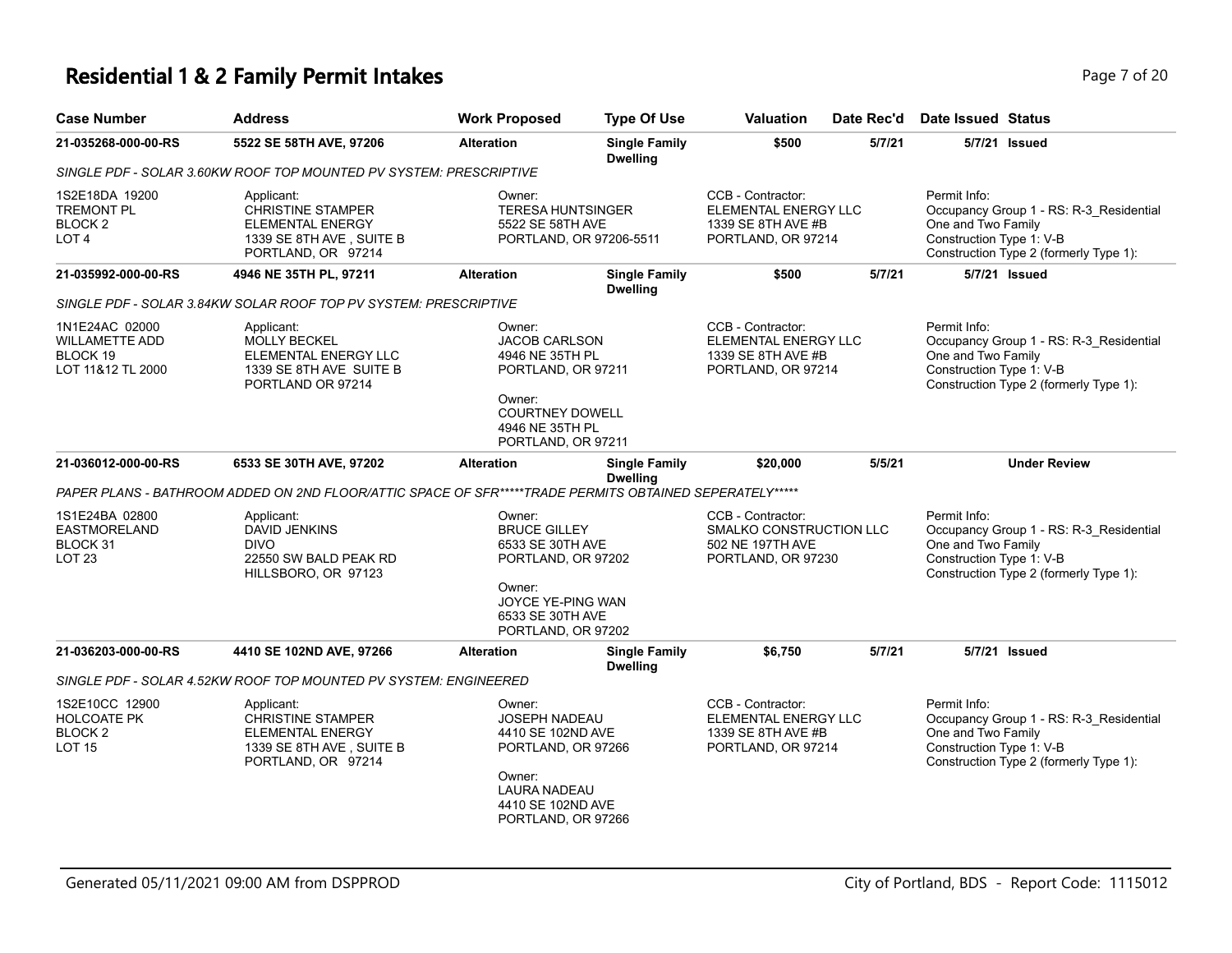# **Residential 1 & 2 Family Permit Intakes Page 1 and 20 and 20 and 20 and 20 and 20 and 20 and 20 and 20 and 20 and 20 and 20 and 20 and 20 and 20 and 20 and 20 and 20 and 20 and 20 and 20 and 20 and 20 and 20 and 20 and**

| <b>Case Number</b>                                                                        | <b>Address</b>                                                                                                                           | <b>Work Proposed</b>                                                           | <b>Type Of Use</b>                      | <b>Valuation</b>                                                                      | Date Rec'd | Date Issued Status                       |                                                                                                                           |
|-------------------------------------------------------------------------------------------|------------------------------------------------------------------------------------------------------------------------------------------|--------------------------------------------------------------------------------|-----------------------------------------|---------------------------------------------------------------------------------------|------------|------------------------------------------|---------------------------------------------------------------------------------------------------------------------------|
| 21-040071-000-00-RS                                                                       | 1114 SE LEXINGTON ST, 97202                                                                                                              | <b>Alteration</b>                                                              | <b>Single Family</b><br><b>Dwelling</b> | \$6,750                                                                               | 5/7/21     |                                          | 5/7/21 Issued                                                                                                             |
| SINGLE PDF - SOLAR 3.36KW ROOF TOP MOUNTED PV SYSTEM WITH 200AMP PANEL: ENGINEERED        |                                                                                                                                          |                                                                                |                                         |                                                                                       |            |                                          |                                                                                                                           |
| 1S1E23CA 13000<br><b>CITY VIEW PK</b><br>BLOCK <sub>2</sub><br>LOT 8                      | Applicant:<br><b>MOLLY BECKEL</b><br>ELEMENTAL ENERGY LLC<br>1339 SE 8TH AVE SUITE B<br>PORTLAND OR 97214                                | Owner:<br><b>JENNIFER WETZEL</b><br>1114 SE LEXINGTON ST<br>PORTLAND, OR 97202 |                                         | CCB - Contractor:<br>ELEMENTAL ENERGY LLC<br>1339 SE 8TH AVE #B<br>PORTLAND, OR 97214 |            | Permit Info:<br>Construction Type 1: V-B | Occupancy Group 1 - RS: R-3_Remodel<br>Construction Type 2 (formerly Type 1):                                             |
|                                                                                           |                                                                                                                                          | Owner:<br>ALAN BALDIVIESO<br>1114 SE LEXINGTON ST<br>PORTLAND, OR 97202        |                                         |                                                                                       |            |                                          |                                                                                                                           |
| 21-040816-000-00-RS                                                                       | <b>2547 NE MULTNOMAH ST, 97232</b>                                                                                                       | <b>Alteration</b>                                                              | <b>Single Family</b><br><b>Dwelling</b> | \$300                                                                                 | 5/5/21     |                                          | 5/6/21 Issued                                                                                                             |
| <b>NO CHANGES.</b>                                                                        | SINGLE PDF. REPLACE TWO FOOTINGS UNDER FRONT PORCH. REPAIR SELECT AREAS OF THE TONGUE AND GROOVE DECKING. ALL OTHER ELEMENTS TO REMAIN,  |                                                                                |                                         |                                                                                       |            |                                          |                                                                                                                           |
| 1N1E36BB 11700<br><b>HOLLADAY PK &amp; 1ST ADD</b><br><b>BLOCK 17</b><br>LOT <sub>1</sub> | Applicant:<br><b>BRENT HEISE</b><br>2547 NE MULTNOMAH ST<br>PORTLAND OR 97232                                                            | Owner:<br><b>BRENT HEISE</b><br>2547 NE MULTNOMAH ST<br>PORTLAND, OR 97232     |                                         |                                                                                       |            | Permit Info:<br>Construction Type 1: V-B | Occupancy Group 1 - RS: R-3_Remodel<br>Construction Type 2 (formerly Type 1):                                             |
|                                                                                           |                                                                                                                                          | Owner:<br><b>ELZBIETA HEISE</b><br>2547 NE MULTNOMAH ST<br>PORTLAND, OR 97232  |                                         |                                                                                       |            |                                          |                                                                                                                           |
| 21-040875-000-00-RS                                                                       | 2965 SE 103RD AVE, 97266                                                                                                                 | <b>Alteration</b>                                                              | <b>Single Family</b><br><b>Dwelling</b> | \$8,000                                                                               | 5/6/21     |                                          | <b>Under Review</b>                                                                                                       |
|                                                                                           | SINGLE PDF - ALTERATION TO ADD A SPIRAL STAIRCASE IN LIVING ROOM IN DAYLIGHT BASEMENT AND MAIN LEVEL                                     |                                                                                |                                         |                                                                                       |            |                                          |                                                                                                                           |
| 1S2E10B 00400<br>SECTION 10 1S 2E<br>TL 400 0.30 ACRES                                    | Applicant:<br><b>TYLR WAGNER</b><br>2965 SE 103RD AVE<br>PORTLAND, OR 97266                                                              | Owner:<br><b>TYLR WAGNER</b><br>2965 SE 103RD AVE<br>PORTLAND, OR 97266        |                                         |                                                                                       |            | Permit Info:<br>Construction Type 1: V-B | Occupancy Group 1 - RS: R-3_Remodel<br>Construction Type 2 (formerly Type 1):                                             |
| 21-041916-000-00-RS                                                                       | 3227 SE 67TH AVE, 97206                                                                                                                  | <b>Alteration</b>                                                              | <b>Single Family</b><br><b>Dwelling</b> | \$31,340                                                                              | 5/3/21     |                                          | <b>Under Review</b>                                                                                                       |
| TRADE PERMITS TO BE OBTAINED SEPARATELY***                                                | SINGLE PDF - BASEMENT CONVERSION TO LIVING SPACE **NOT ADU** TO INCLUDE LIVING ROOM, BATHROOM AND EXISTING BEDROOM AND EGRESS WINDOW *** |                                                                                |                                         |                                                                                       |            |                                          |                                                                                                                           |
| 1S2E08BC 01500<br><b>LAMANDA PK</b><br>BLOCK <sub>2</sub><br>LOT <sub>5</sub>             | Applicant:<br><b>BARRY WOODWORTH</b><br>5824 SE 50TH AVE<br>PORTLAND OR 97206                                                            | Owner:<br><b>ERIK PETERSON</b><br>3227 SE 67TH AVE<br>PORTLAND, OR 97206       |                                         | CCB - Contractor:<br>BARRY ALLEN WOODWORTH<br>5824 SE 50TH AVE<br>PORTLAND, OR 97206  |            | Permit Info:<br>Construction Type 1: V-B | Occupancy Group 1 - RS: R-3_Remodel<br>Construction Type 2 (formerly Type 1):<br>Total Square Footage - Display Only: 720 |
|                                                                                           |                                                                                                                                          | Owner:<br><b>EMILY PETERSON</b><br>3227 SE 67TH AVE<br>PORTLAND, OR 97206      |                                         |                                                                                       |            |                                          |                                                                                                                           |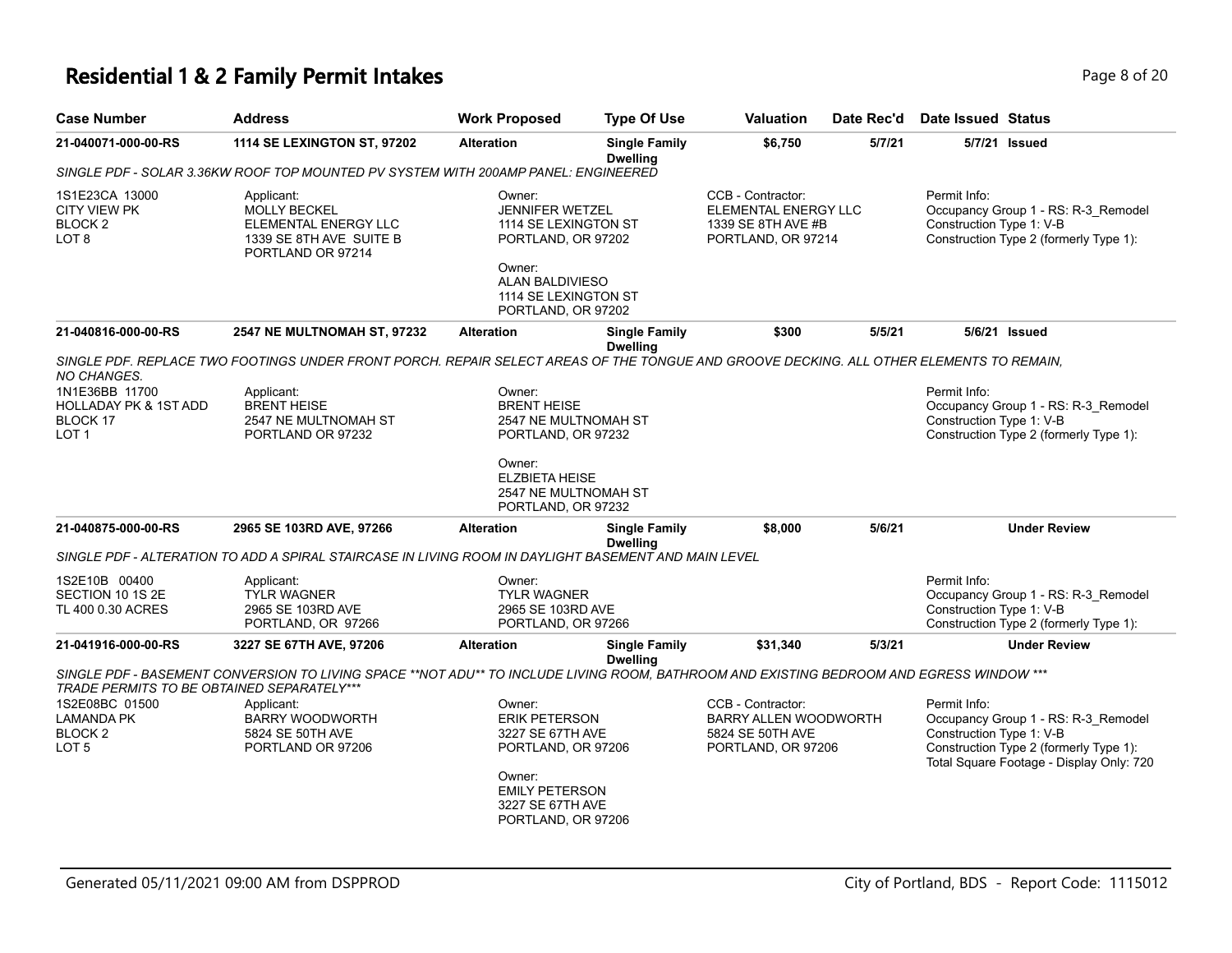# **Residential 1 & 2 Family Permit Intakes Page 1 and Security Page 9 of 20**

| <b>Case Number</b>                                                                | <b>Address</b>                                                                                                                                                                                                                                                             | <b>Work Proposed</b>                                                                                                                                              | <b>Type Of Use</b>                      | Valuation                                                                                                              | Date Rec'd | <b>Date Issued Status</b>                                                                                                                                              |
|-----------------------------------------------------------------------------------|----------------------------------------------------------------------------------------------------------------------------------------------------------------------------------------------------------------------------------------------------------------------------|-------------------------------------------------------------------------------------------------------------------------------------------------------------------|-----------------------------------------|------------------------------------------------------------------------------------------------------------------------|------------|------------------------------------------------------------------------------------------------------------------------------------------------------------------------|
| 21-042512-000-00-RS                                                               | 4715 NE 24TH AVE, 97211                                                                                                                                                                                                                                                    | <b>Alteration</b>                                                                                                                                                 | <b>Single Family</b><br><b>Dwelling</b> | \$95,108                                                                                                               | 5/7/21     | <b>Under Review</b>                                                                                                                                                    |
|                                                                                   | SINGLE PDF - WHOLE HOUSE REMODEL - BASEMENT TO LIVING SPACE, BATH, BED AND LAUNDRY, MAIN FLOOR RECONFIGURE KITCHEN ADD PANTRY,<br>UPPERFLOOR RECONFIGURE TO 3 BEDROOMS 2 BATHROOMS. ***ALL TRADES TO BE OBTAINED SEPARATE***                                               |                                                                                                                                                                   |                                         |                                                                                                                        |            |                                                                                                                                                                        |
| 1N1E23AD 17200<br><b>VERNON</b><br>BLOCK 55<br><b>LOT 15</b>                      | Applicant:<br>DARREN SCHROEDER<br>DARREN SCHROEDER DESIGN AND<br><b>CONSULTING</b><br>716 SE 45TH AVE<br>PORTLAND OR 97215                                                                                                                                                 | Owner:<br>2724 NE 25TH AVE<br>PORTLAND, OR 97212                                                                                                                  |                                         | CCB - Contractor:<br>FITZGERALD DESIGN BUILD LLC FITZGERALD DESIGN BUILD LLC<br>2724 NE 25TH AVE<br>PORTLAND, OR 97212 |            | Permit Info:<br>Occupancy Group 1 - RS: R-3_Remodel<br>Construction Type 1: V-B<br>Construction Type 2 (formerly Type 1):<br>Total Square Footage - Display Only: 2185 |
| 21-042678-000-00-RS                                                               | 18 SE 45TH AVE, 97215                                                                                                                                                                                                                                                      | <b>Alteration</b>                                                                                                                                                 | <b>Single Family</b><br><b>Dwelling</b> | \$28,815                                                                                                               | 5/6/21     | <b>Under Review</b>                                                                                                                                                    |
| PLUMBING, AND ELECTRICAL PERMITS SEPARATE.                                        | SINGLE PDF REMOVE WALL BETWEEN KITCHEN AND DINING AREA, INSTALL BEAM FOR KITCHEN REMODEL; INCLUDES REMOVAL AND REPLACEMENT OF TWO<br>EXTERIOR WINDOWS; LEGALIZE ATTIC CONVERSION TO HABITABLE SPACE TO INCLUDE TWO BEDROOMS, A LIVING ROOM, AND TOILET ROOM ***MECHANICAL, |                                                                                                                                                                   |                                         |                                                                                                                        |            |                                                                                                                                                                        |
| 1N2E31CC 04500                                                                    | Applicant:                                                                                                                                                                                                                                                                 | Owner:                                                                                                                                                            |                                         | Primary Contractor:                                                                                                    |            | Permit Info:                                                                                                                                                           |
| EAST LAURELHURST<br>BLOCK <sub>1</sub>                                            | <b>MARK DAVIS</b><br>18 SE 45TH AVE                                                                                                                                                                                                                                        | <b>MARK DAVIS</b><br><b>18 SE 45TH AVE</b>                                                                                                                        |                                         | TO BID                                                                                                                 |            | Occupancy Group 1 - RS: R-3_Remodel<br>Construction Type 1: V-B                                                                                                        |
| <b>LOT 22</b>                                                                     | PORTLAND OR 97215                                                                                                                                                                                                                                                          | PORTLAND, OR 97215-1010                                                                                                                                           |                                         |                                                                                                                        |            | Construction Type 2 (formerly Type 1):<br>Total Square Footage - Display Only: 662                                                                                     |
| 21-042717-000-00-RS                                                               | 2426 NE 49TH AVE, 97213                                                                                                                                                                                                                                                    | <b>Alteration</b>                                                                                                                                                 | <b>Single Family</b><br><b>Dwelling</b> | \$44,834                                                                                                               | 5/6/21     | <b>Under Review</b>                                                                                                                                                    |
| PERMITS TO BE OBTAINED SEPARATELY***                                              | SINGLE PDF - BASEMENT CONVERSION, NEW EGRESS WINDOW, BEDROOMS, FULL BATH, LAUNDRY UTILITY AREAS, ***MECHANICAL, ELECTRICAL, PLUMBING                                                                                                                                       |                                                                                                                                                                   |                                         |                                                                                                                        |            |                                                                                                                                                                        |
| 1N2E30CA 08900<br><b>ROSE CITY PK</b><br>BLOCK <sub>24</sub><br>LOT <sub>13</sub> | Applicant:<br><b>MACKENZIE KRAKEL</b><br>MACKENZIE KRAKEL DESIGN AND<br><b>DRAFTING</b><br>5832 NE 32ND AVE<br>PORTLAND OREGON                                                                                                                                             | Owner:<br>ERENDIRA DAO<br>2426 NE 49TH AVE<br>PORTLAND, OR 97213-1928<br>Owner:<br><b>ANDY DAO</b><br>2426 NE 49TH AVE<br>PORTLAND, OR 97213-1928                 |                                         |                                                                                                                        |            | Permit Info:<br>Occupancy Group 1 - RS: R-3 Remodel<br>Construction Type 1: V-B<br>Construction Type 2 (formerly Type 1):<br>Total Square Footage - Display Only: 1030 |
| 21-042720-000-00-RS                                                               | 5226 NE 29TH AVE, 97211                                                                                                                                                                                                                                                    | <b>Alteration</b>                                                                                                                                                 | <b>Single Family</b><br><b>Dwelling</b> | \$15,975                                                                                                               | 5/6/21     | <b>Under Review</b>                                                                                                                                                    |
|                                                                                   | SINGLE PDF - ATTIC CONVERSION TO CREATE BEDROOM, CLOSET, STORAGE AND HALF BATH. *** TRADES TO BE OBTAINED SEPARATELY***                                                                                                                                                    |                                                                                                                                                                   |                                         |                                                                                                                        |            |                                                                                                                                                                        |
| 1N1E24BA 07700<br><b>FOXCHASE ADD</b><br>BLOCK 6<br><b>LOT 11</b>                 | Applicant:<br><b>Todd Burnette</b><br>5226 NE 29th Ave<br>Portland, OR 97211                                                                                                                                                                                               | Owner:<br><b>HEIDI BURNETTE</b><br>5226 NE 29TH AVE<br>PORTLAND, OR 97211-6240<br>Owner:<br><b>ROBERT BURNETTE</b><br>5226 NE 29TH AVE<br>PORTLAND, OR 97211-6240 |                                         |                                                                                                                        |            | Permit Info:<br>Occupancy Group 1 - RS: R-3_Remodel<br>Construction Type 1: V-B<br>Construction Type 2 (formerly Type 1):<br>Total Square Footage - Display Only: 367  |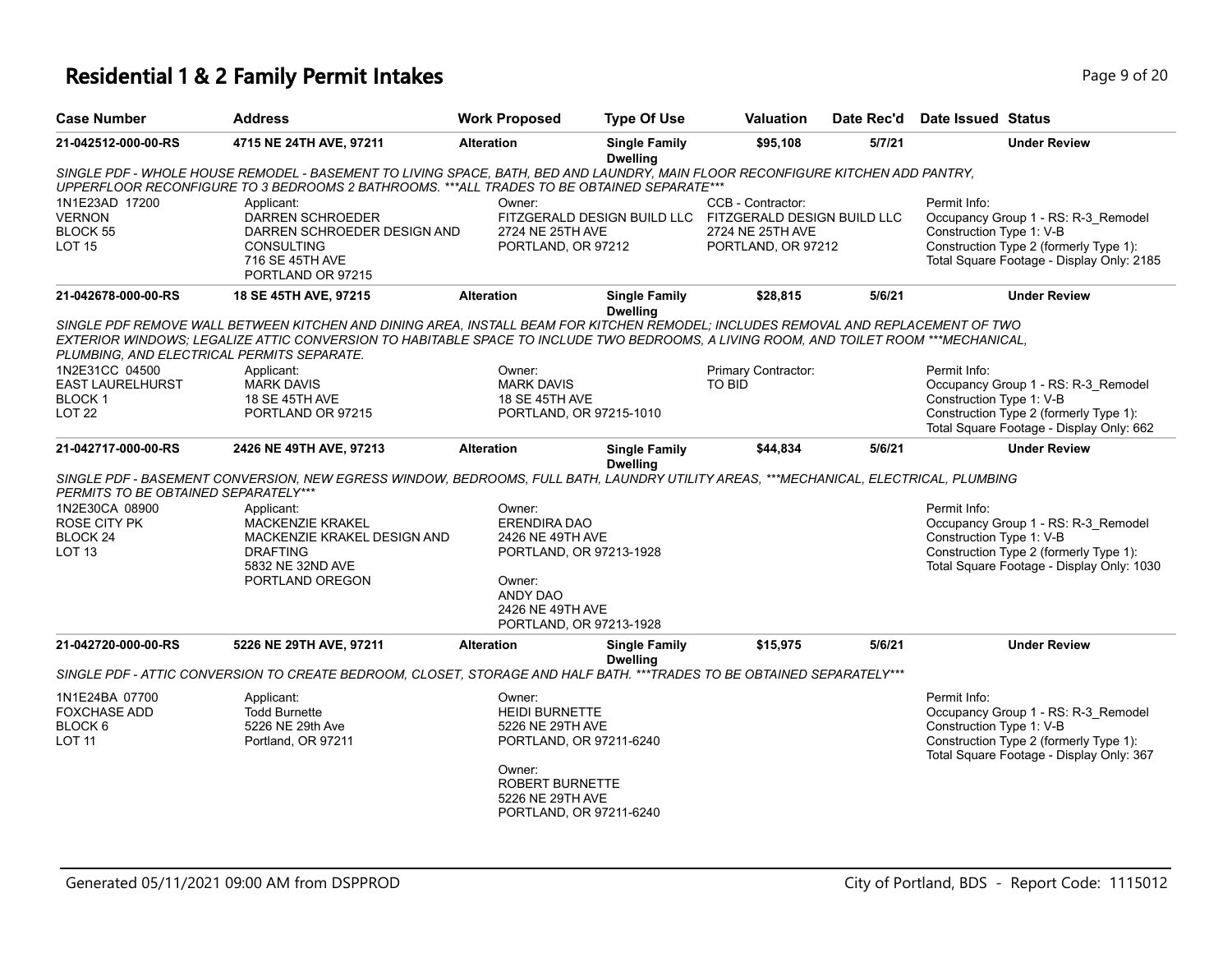## **Residential 1 & 2 Family Permit Intakes Page 10 of 20 and 20 and 20 and 20 and 20 and 20 and 20 and 20 and 20 and 20 and 20 and 20 and 20 and 20 and 20 and 20 and 20 and 20 and 20 and 20 and 20 and 20 and 20 and 20 and**

| <b>Case Number</b>                                                                      | <b>Address</b>                                                                                                                              | <b>Work Proposed</b>                                                                                                                                 | <b>Type Of Use</b>                      | <b>Valuation</b>                                                                                                        | Date Rec'd | Date Issued Status                                             |                                                                                                                               |
|-----------------------------------------------------------------------------------------|---------------------------------------------------------------------------------------------------------------------------------------------|------------------------------------------------------------------------------------------------------------------------------------------------------|-----------------------------------------|-------------------------------------------------------------------------------------------------------------------------|------------|----------------------------------------------------------------|-------------------------------------------------------------------------------------------------------------------------------|
| 21-042728-000-00-RS                                                                     | 4911 NE 31ST AVE, 97211                                                                                                                     | <b>Alteration</b>                                                                                                                                    | <b>Single Family</b><br><b>Dwelling</b> | \$33,038                                                                                                                | 5/7/21     |                                                                | <b>Under Review</b>                                                                                                           |
| OBTAINED SEPARATELY***                                                                  | SINGLE PDF - BASEMENT CONVERSION TO INCLUDE LIVINGROOM, BATHROOM, BEDROOM AND LAUNDRY/UTILITY ROOM; NEW DRIVEWAY***TRADES TO BE             |                                                                                                                                                      |                                         |                                                                                                                         |            |                                                                |                                                                                                                               |
| 1N1E24BD 06800<br><b>ELBERTA</b><br>BLOCK <sub>5</sub><br>LOT <sub>19</sub>             | Applicant:<br><b>TYLER COLLINS</b><br><b>COLLINS CONTRACTING</b><br>9832 SW 6TH AVE<br>PORTLAND, OR 97219                                   | Owner:<br><b>BOYLE/BRENNAN TR</b><br>221 SUNSET AVE                                                                                                  | SANTA CRUZ, CA 95060-6335               | CCB - Contractor:<br><b>COLLINS CONTRACTING LLC</b><br>9832 SW 6TH AVE<br>PORTLAND, OR 97219                            |            | Permit Info:<br>Construction Type 1: V-B                       | Occupancy Group 1 - RS: R-3_Remodel<br>Construction Type 2 (formerly Type 1):<br>Total Square Footage - Display Only: 759     |
| 21-042839-000-00-RS                                                                     | 1703 SW MARIGOLD ST, 97219                                                                                                                  | <b>Alteration</b>                                                                                                                                    | <b>Single Family</b>                    | \$22,460                                                                                                                | 5/7/21     |                                                                | <b>Under Review</b>                                                                                                           |
|                                                                                         | SINGLE PDF - BASEMENT CONVERSION TO ADD BEDROOM AND NEW EGRESS WINDOW. ***TRADES TO BE OBTAINED SEPARATELY** *                              |                                                                                                                                                      | <b>Dwelling</b>                         |                                                                                                                         |            |                                                                |                                                                                                                               |
| 1S1E28BA 05400<br><b>HILL GROVE</b><br><b>BLOCK4</b><br>LOT <sub>1</sub>                | Applicant:<br>PHILIP QUARTERMAN<br>1703 SW MARIGOLD ST<br>PORTLAND OREGON 97219                                                             | Owner:<br>PHILIP QUARTERMAN<br>1703 SW MARIGOLD ST<br>PORTLAND, OR 97219-4145                                                                        |                                         | CCB - Contractor:<br><b>INSPECTION REPORT REPAIR</b><br><b>SERVICES LLC</b><br>10271 SE 54TH AVE<br>MILWAUKIE, OR 97222 |            | Permit Info:<br>One and Two Family<br>Construction Type 1: V-B | Occupancy Group 1 - RS: R-3_Residential<br>Construction Type 2 (formerly Type 1):<br>Total Square Footage - Display Only: 172 |
| 21-042869-000-00-RS                                                                     | 3011 SE 145TH AVE, 97236                                                                                                                    | <b>Alteration</b>                                                                                                                                    | <b>Single Family</b><br><b>Dwelling</b> | \$27.858                                                                                                                | 5/6/21     |                                                                | <b>Under Review</b>                                                                                                           |
|                                                                                         | SINGLE PDF - REPAIR TREE DAMAGED ROOF. NEW ENGINEERED TRUSSES, ROOF, AND CEILING. *** MECHANICAL, ELECTRICAL, AND PLUMBING PERMITS SEPARATE |                                                                                                                                                      |                                         |                                                                                                                         |            |                                                                |                                                                                                                               |
| 1S2E12BC 04200<br><b>MARILYN'S PLACE</b><br>LOT <sub>4</sub><br>INC UND 1/5 INT TRACT A | Applicant:<br><b>SERG ZABOLOTSKIY</b><br>ZABOSS CONCEPTS INC<br>9709 NE 108th Ct<br>Vancouver, WA 98662                                     | Owner:<br><b>VICKKI LEE</b><br>3011 SE 145TH AVE<br>PORTLAND, OR 97236-2503                                                                          |                                         | CCB - Contractor:<br>ZABOSS CONCEPTS INC.<br>PO BOX 873395<br>VANCOUVER, WA 98687                                       |            | Permit Info:<br>Construction Type 1: V-B                       | Occupancy Group 1 - RS: R-3_Remodel<br>Construction Type 2 (formerly Type 1):<br>Total Square Footage - Display Only: 640     |
| 21-043440-000-00-RS                                                                     | 5935 NE 26TH AVE, 97211                                                                                                                     | <b>Alteration</b>                                                                                                                                    | <b>Single Family</b>                    | \$22,000                                                                                                                | 5/7/21     |                                                                | <b>Under Review</b>                                                                                                           |
|                                                                                         | SINGLE PDF - NEW DOORS WINDOWS. ENLARGE DECK AT REAR OF HOUSE. NEW BASEMENT STAIRS. ***TRADES TO BE OBTAINED SEPARATELY***                  |                                                                                                                                                      | <b>Dwelling</b>                         |                                                                                                                         |            |                                                                |                                                                                                                               |
| 1N1E13CC 07200<br><b>IRVINGTON PK</b><br>BLOCK <sub>21</sub><br>LOT 10&12               | Applicant:<br><b>ROBERT CELLINI</b><br>9127 N SENECA ST<br>PORTLAND, OR 97203                                                               | Owner:<br>PATRICIA BARRY<br>5935 NE 26TH AVE<br>PORTLAND, OR 97211-6135<br>Owner:<br>JONATHAN NEUFELD<br>5935 NE 26TH AVE<br>PORTLAND, OR 97211-6135 |                                         | CCB - Contractor:<br><b>ROBERT CELLINI</b><br>HOME REHAB PDX LLC<br>PO BOX 31007<br>PORTLAND, OR 97231                  |            | Permit Info:<br>Construction Type 1: V-B                       | Occupancy Group 1 - RS: R-3_Remodel<br>Construction Type 2 (formerly Type 1):                                                 |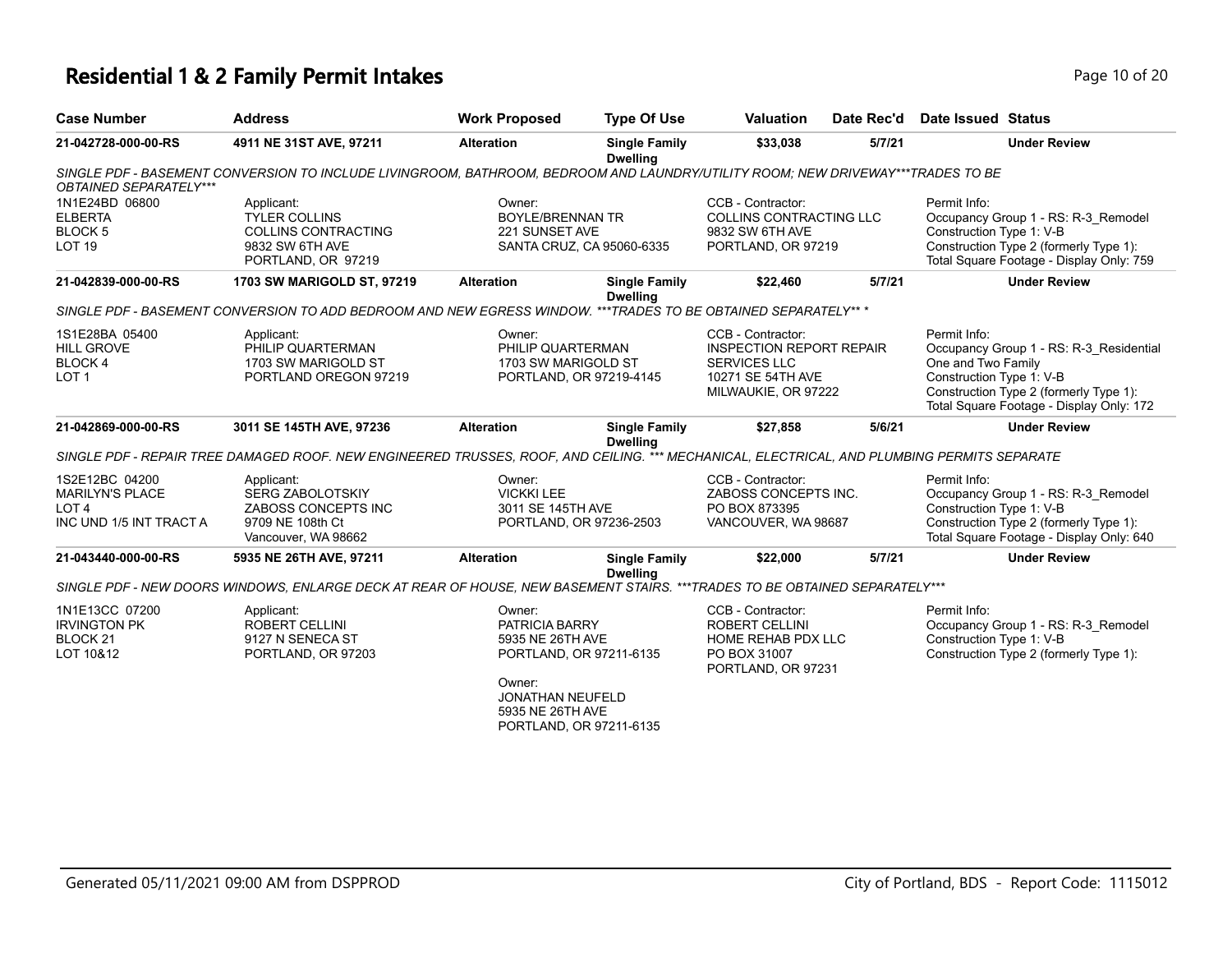#### **Residential 1 & 2 Family Permit Intakes Page 11 of 20 and 20 and 20 and 20 and 20 and 20 and 20 and 20 and 20 and 20 and 20 and 20 and 20 and 20 and 20 and 20 and 20 and 20 and 20 and 20 and 20 and 20 and 20 and 20 and**

| autet2 hausslateN h |           |
|---------------------|-----------|
|                     | Page II o |

| <b>Case Number</b>                                                      | <b>Address</b>                                                                                                                     | <b>Work Proposed</b> | <b>Type Of Use</b>                                                            | Valuation                                                                                                                                                                                                                                                                                                               | Date Rec'd | Date Issued Status                                             |                                                                                   |
|-------------------------------------------------------------------------|------------------------------------------------------------------------------------------------------------------------------------|----------------------|-------------------------------------------------------------------------------|-------------------------------------------------------------------------------------------------------------------------------------------------------------------------------------------------------------------------------------------------------------------------------------------------------------------------|------------|----------------------------------------------------------------|-----------------------------------------------------------------------------------|
| 21-045394-000-00-RS                                                     | 4809 N KERBY AVE, 97217                                                                                                            | <b>Alteration</b>    | Townhouse (2<br>Units)                                                        | \$125,000                                                                                                                                                                                                                                                                                                               | 5/8/21     |                                                                | 5/8/21 Issued                                                                     |
|                                                                         | CONVERT DUPLEX INTO (2) UNIT TOWNHOUSE. INSTALL FIREWALL, REMOVE CHIMNEY, REVISE FLOOR PLAN. NEW EGRESS WINDOW WELLS.              |                      |                                                                               |                                                                                                                                                                                                                                                                                                                         |            |                                                                |                                                                                   |
| 1N1E22BD 03900                                                          | Applicant:<br><b>KERRY BINKERD</b><br><b>OREGON HOMEWORKS</b><br>10200 SW EASTRIDGE ST, SUITE 200<br>PORTLAND, OR 97225            | Owner:               | OREGON HOMEWORKS LLC<br>10200 SW EASTRIDGE ST #200<br>PORTLAND, OR 97225-5032 | CCB - Contractor:<br><b>Todd Turpin</b><br>WHITE LIGHTNING ELECTRIC INC<br>7524 SE 52ND AVE<br>PORTLAND, OR 97206<br>CCB - Contractor:<br>OREGON HOMEWORKS LLC<br>10200 SW EASTRIDGE STREET<br><b>STE 200</b><br>PORTLAND, OR 97225<br>CCB - Contractor:<br>LAKESIDEHVAC INC<br>7021 MCEWAN RD<br>LAKE OSWEGO, OR 97035 |            | Permit Info:<br>One and Two Family<br>Construction Type 1: V-B | Occupancy Group 1 - RS: R-3 Residential<br>Construction Type 2 (formerly Type 1): |
| 21-045431-000-00-RS                                                     | 4815 N KERBY AVE, 97217                                                                                                            | <b>Alteration</b>    | Townhouse (2<br>Units)                                                        | \$125,000                                                                                                                                                                                                                                                                                                               | 5/9/21     |                                                                | 5/9/21 Issued                                                                     |
|                                                                         | CONVERT EXISTING DUPLEX INTO (2) UNIT TOWNHOUSE. INSTALL FIREWALL, REMOVE CHIMNEY, AND REVISE FLOOR PLAN. NEW EGRESS WINDOW WELLS. |                      |                                                                               |                                                                                                                                                                                                                                                                                                                         |            |                                                                |                                                                                   |
| 1N1E22BD 03900<br><b>CLIFFORD ADD</b><br>BLOCK 13<br><b>LOT 7&amp;8</b> | Applicant:<br><b>KERRY BINKERD</b><br><b>OREGON HOMEWORKS</b><br>10200 SW EASTRIDGE ST, SUITE 200<br>PORTLAND, OR 97225            | Owner:               | OREGON HOMEWORKS LLC<br>10200 SW EASTRIDGE ST #200<br>PORTLAND, OR 97225-5032 | CCB - Contractor:<br><b>Todd Turpin</b><br>WHITE LIGHTNING ELECTRIC INC<br>7524 SE 52ND AVE<br>PORTLAND, OR 97206<br>CCB - Contractor:<br>OREGON HOMEWORKS LLC<br>10200 SW EASTRIDGE STREET<br><b>STE 200</b><br>PORTLAND, OR 97225                                                                                     |            | Permit Info:<br>One and Two Family<br>Construction Type 1: V-B | Occupancy Group 1 - RS: R-3 Residential<br>Construction Type 2 (formerly Type 1): |
|                                                                         |                                                                                                                                    |                      |                                                                               | CCB - Contractor:<br>LAKESIDEHVAC INC<br>7021 MCEWAN RD<br>LAKE OSWEGO, OR 97035                                                                                                                                                                                                                                        |            |                                                                |                                                                                   |

**Total # of RS Alteration permit intakes: 29 Total valuation of RS Alteration permit intakes: \$813,831**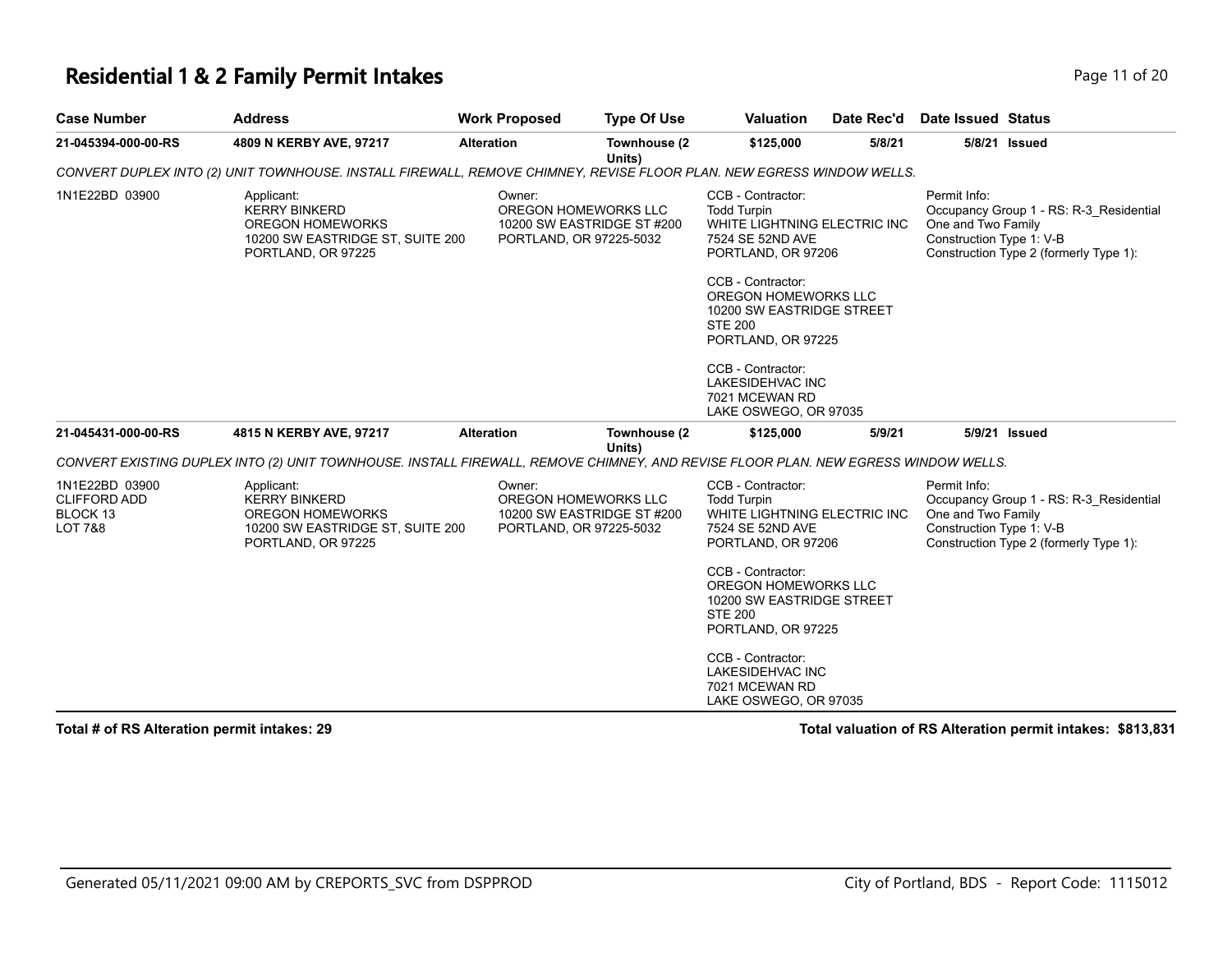## **Residential 1 & 2 Family Permit Intakes Page 12 of 20 and 20 and 20 and 20 and 20 and 20 and 20 and 20 and 20 and 20 and 20 and 20 and 20 and 20 and 20 and 20 and 20 and 20 and 20 and 20 and 20 and 20 and 20 and 20 and**

| <b>Case Number</b>                                                                                               | <b>Address</b>                                                                                                                                                                                                                                                                         | <b>Work Proposed</b>                                                                                                                               | <b>Type Of Use</b>                      | <b>Valuation</b>                                                                                                | Date Rec'd | Date Issued Status                                                                                                                                  |  |  |
|------------------------------------------------------------------------------------------------------------------|----------------------------------------------------------------------------------------------------------------------------------------------------------------------------------------------------------------------------------------------------------------------------------------|----------------------------------------------------------------------------------------------------------------------------------------------------|-----------------------------------------|-----------------------------------------------------------------------------------------------------------------|------------|-----------------------------------------------------------------------------------------------------------------------------------------------------|--|--|
| 20-223075-000-00-RS                                                                                              | 11054 SW 61ST AVE, 97219                                                                                                                                                                                                                                                               | <b>Demolition</b>                                                                                                                                  | Garage/Carport                          | \$500                                                                                                           | 5/3/21     | <b>Under Review</b>                                                                                                                                 |  |  |
|                                                                                                                  | SINGLE PDF - SB871: DEMOLISH DETACHED GARAGE. REMOVE ALL DEBRIS.                                                                                                                                                                                                                       |                                                                                                                                                    |                                         |                                                                                                                 |            |                                                                                                                                                     |  |  |
| 1S1E31BB 01400<br><b>PASADENA</b><br><b>BLOCK1</b><br>LOT 19&20                                                  | Applicant:<br><b>BRADLEE HERSEY</b><br><b>FASTER PERMITS</b><br>2000 SW 1ST AVE SUITE 420<br>PORTLAND OR 97201                                                                                                                                                                         | Owner:<br><b>GLACIER PROPERTIES LLC</b>                                                                                                            |                                         | CCB - Contractor:<br><b>GALLAGHERS JUNK REMOVAL</b><br><b>LLC</b><br>6460 SE LAURA ST<br>PORTLAND, OR 97222     |            | Permit Info:<br>Occupancy Group 1 - RS: U Private<br>Garage\Utility Misc.<br>Construction Type 1: V-B<br>Construction Type 2 (formerly Type 1):     |  |  |
| 20-223077-000-00-RS                                                                                              | 6624 SE 19TH AVE, 97202                                                                                                                                                                                                                                                                | <b>Demolition</b>                                                                                                                                  | Garage/Carport                          | \$500                                                                                                           | 5/3/21     | <b>Under Review</b>                                                                                                                                 |  |  |
| SINGLE PDF - SB871: DEMOLISH DETACHED GARAGE. REMOVE ALL DEBRIS. NO PLUMBING FIXTURES                            |                                                                                                                                                                                                                                                                                        |                                                                                                                                                    |                                         |                                                                                                                 |            |                                                                                                                                                     |  |  |
| 1S1E23AA 16000<br>WESTMORELAND<br>BLOCK 22<br>LOT <sub>3</sub>                                                   | Applicant:<br><b>CROCKETT MARR</b><br>6624 SE 19TH AVE<br>PORTLAND OR 97202                                                                                                                                                                                                            | Owner:<br><b>JOELLE MARR</b><br>6624 SE 19TH AVE<br>PORTLAND, OR 97202<br>Owner:<br><b>CROCKETT MARR</b><br>6624 SE 19TH AVE<br>PORTLAND, OR 97202 |                                         |                                                                                                                 |            | Permit Info:<br>Occupancy Group 1 - RS: U_Private<br>Garage\Utility Misc.<br>Construction Type 1: V-B<br>Construction Type 2 (formerly Type 1):     |  |  |
| 21-042198-000-00-RS                                                                                              | 1427 N BRYANT ST, 97217                                                                                                                                                                                                                                                                | <b>Demolition</b>                                                                                                                                  | Garage/Carport                          | \$3,000                                                                                                         | 5/4/21     | <b>Under Review</b>                                                                                                                                 |  |  |
|                                                                                                                  | SB871: DEMOLISH DETACHED GARAGE. REMOVE ALL DEBRIS. *** W/ 21-042197-RS (HOUSE)                                                                                                                                                                                                        |                                                                                                                                                    |                                         |                                                                                                                 |            |                                                                                                                                                     |  |  |
| 1N1E15BB 06700<br><b>GOOD MORNING ADD</b><br>BLOCK <sub>13</sub><br>E 50'OF LOT 1<br>E 50' OF S 29 2/3' OF LOT 2 | Applicant:<br><b>RYAN PICKREL</b><br><b>FASTER PERMITS</b><br>2000 SW 1ST AVE #420<br>PORTLAND OR 97201                                                                                                                                                                                | Owner:<br><b>SCHWARTZ FAMILY TR</b><br>2808 SW 131ST ST<br>VANCOUVER, WA 98685                                                                     |                                         | CCB - Contractor:<br>NORTHWEST DECONSTRUCTION<br><b>SERVICES LLC</b><br>7639 SE FOSTER RD<br>PORTLAND, OR 97206 |            | Permit Info:<br>Occupancy Group 1 - RS: U_Private<br>Garage\Utility Misc.<br>Construction Type 1: V-B<br>Construction Type 2 (formerly Type 1):     |  |  |
| 21-042668-000-00-RS                                                                                              | 1144 SE 53RD AVE - UNIT A, 97215                                                                                                                                                                                                                                                       | <b>Demolition</b>                                                                                                                                  | Garage/Carport                          | \$2,000                                                                                                         | 5/6/21     | <b>Under Review</b>                                                                                                                                 |  |  |
|                                                                                                                  | SINGLE PDF - SB871: DECONSTRUCT DETACHED GARAGE. SLAB TO REMAIN. REMOVE ALL DEBRIS.                                                                                                                                                                                                    |                                                                                                                                                    |                                         |                                                                                                                 |            |                                                                                                                                                     |  |  |
| 1S2E06AC 02800<br>SECTION 06 1S 2E<br>TL 2800 0.22 ACRES                                                         | Applicant:<br>PHILIP MANLEY<br>3803 SE LINCOLN ST<br>PORTLAND, OR 97214                                                                                                                                                                                                                | Owner:<br><b>KAREN BELSEY</b><br>1144 SE 53RD AVE<br>PORTLAND, OR 97215-2645                                                                       |                                         | CCB - Contractor:<br>PHILIP MANLEY CONSTRUCTION<br><b>LLC</b><br>3803 SE LINCOLN ST<br>PORTLAND, OR 97214       |            | Permit Info:<br>Occupancy Group 1 - RS: U_Private<br>Garage\Utility Misc.<br>Construction Type 1: V-B<br>Construction Type 2 (formerly Type 1):     |  |  |
| 21-037891-000-00-RS                                                                                              | 506 NE ALBERTA ST, 97211                                                                                                                                                                                                                                                               | <b>Demolition</b>                                                                                                                                  | <b>Single Family</b><br><b>Dwelling</b> | \$49,130                                                                                                        | 5/6/21     | <b>Under Review</b>                                                                                                                                 |  |  |
| SHED UNDER 200SF INCLUDED IN DEMO                                                                                | SINGLE PDF SB871: DECONSTRUCT SINGLE FAMILY RESIDENCE WITH BASEMENT. CAVITY TO BE FILLED. CAP SEWER. REMOVE ALL DEBRIS. SPECIAL INSPECTION<br>REQUIRED FOR BASEMENT FILL. NON-RESIDENTIAL COMPREHENSIVE PLAN DESIGNATION. NOT SUBJECT TO 35-DAY DEMOLITION DELAY. NO PERMIT NEEDED FOR |                                                                                                                                                    |                                         |                                                                                                                 |            |                                                                                                                                                     |  |  |
| 1N1E23BC 05600<br><b>LESHS ADD</b><br>BLOCK <sub>2</sub><br>LOT 1 EXC PT IN ST<br>N 18' OF LOT 2                 | Applicant:<br><b>BRENDAN SANCHEZ</b><br><b>ACCESS ARCHITECTURE</b><br>400 COLUMBIA ST#120<br>VANCOUVER, WA 98660                                                                                                                                                                       | Owner:<br>ALBERTA ALIVE LIMITED<br><b>PARTNERSHIP</b><br>3416 VIA OPORTO #301<br>NEWPORT BEACH, CA 92663                                           |                                         | CCB - Contractor:<br>ASBESTOS ABATEMENT<br><b>CONTRACTING LLC</b><br>2909 SE 136TH AVE<br>PORTLAND, OR 97236    |            | Permit Info:<br>Occupancy Group 1 - RS: R-3_Residential<br>One and Two Family<br>Construction Type 1: V-B<br>Construction Type 2 (formerly Type 1): |  |  |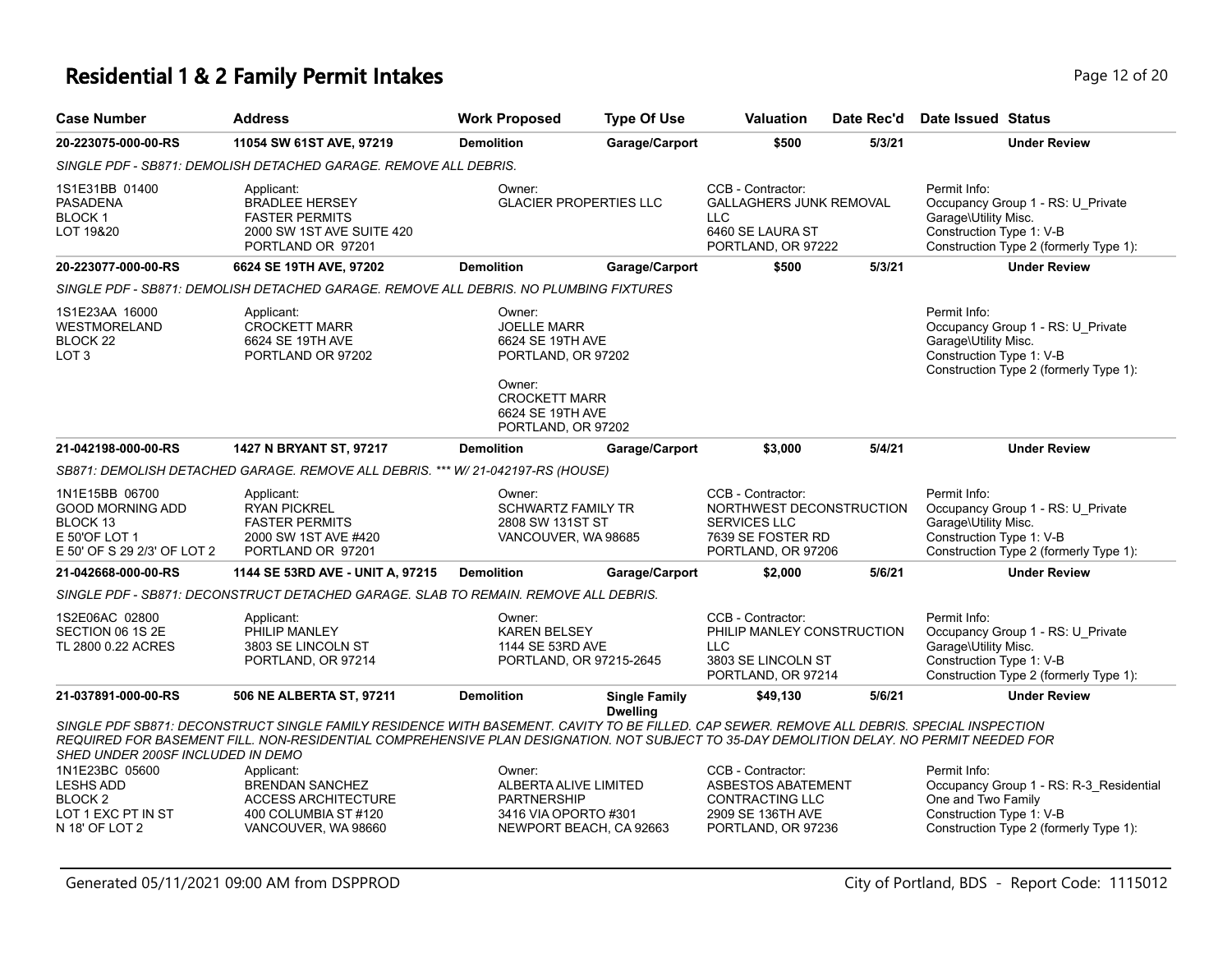## **Residential 1 & 2 Family Permit Intakes Page 13 of 20 and 20 and 20 and 20 and 20 and 20 and 20 and 20 and 20 and 20 and 20 and 20 and 20 and 20 and 20 and 20 and 20 and 20 and 20 and 20 and 20 and 20 and 20 and 20 and**

| <b>Case Number</b>          | <b>Address</b>                                                                                                                               | <b>Work Proposed</b>       | <b>Type Of Use</b>                      | <b>Valuation</b>          | Date Rec'd | Date Issued Status                      |  |  |
|-----------------------------|----------------------------------------------------------------------------------------------------------------------------------------------|----------------------------|-----------------------------------------|---------------------------|------------|-----------------------------------------|--|--|
| 21-041309-000-00-RS         | 11724 S RIVERWOOD RD, 97219                                                                                                                  | <b>Demolition</b>          | <b>Single Family</b><br><b>Dwelling</b> | \$50,000                  | 5/5/21     | <b>Under Review</b>                     |  |  |
|                             | SINGLE PDF - SB871: DECONSTRUCT SINGLE FAMILY RESIDENCE WITH BASEMENT. CAVITY TO BE FILLED. CAP SEWER. REMOVE ALL DEBRIS. SPECIAL INSPECTION |                            |                                         |                           |            |                                         |  |  |
|                             | REQUIRED FOR BASEMENT FILL. *** SUBJECT TO 35-DAY DEMO DELAY.RESIDENTIAL COMPREHENSIVE PLAN DESIGNATION. ***                                 |                            |                                         |                           |            |                                         |  |  |
| 1S1E35AC 02400              | Applicant:                                                                                                                                   | Owner:                     |                                         | CCB - Contractor:         |            | Permit Info:                            |  |  |
| <b>RIVERWOOD</b>            | <b>ROGER POLLOCK</b>                                                                                                                         | <b>BAJA ESCAPES LLC</b>    |                                         | CHRISTOPHER EDWARD ALLEN  |            | Occupancy Group 1 - RS: R-3 Residential |  |  |
| LOT 7 TL 2400               | 11724 SW RIVERWOOD RD                                                                                                                        | 11724 S RIVERWOOD RD       |                                         | <b>AARNESS</b>            |            | One and Two Family                      |  |  |
|                             | PORTLAND OR 97219                                                                                                                            | PORTLAND, OR 97219-8473    |                                         | 19355 SW 65TH AVE APT #80 |            | Construction Type 1: V-B                |  |  |
|                             |                                                                                                                                              |                            |                                         | TUALATIN, OR 97062        |            | Construction Type 2 (formerly Type 1):  |  |  |
| 21-042191-000-00-RS         | 3907 N ALBINA AVE, 97227                                                                                                                     | <b>Demolition</b>          | <b>Single Family</b><br><b>Dwelling</b> | \$10,000                  | 5/4/21     | <b>Under Review</b>                     |  |  |
|                             | SINGLE PDF - SB871: DECONSTRUCT SINGLE FAMILY RESIDENCE WITH BASEMENT. CAVITY TO BE FILLED. CAP SEWER. REMOVE ALL DEBRIS. SPECIAL INSPECTION |                            |                                         |                           |            |                                         |  |  |
|                             | REQUIRED FOR BASEMENT FILL. SUBJECT TO ZONING CODE 120-DAY HISTORIC RESOURCE DEMOLITION DELAY. RESIDENTIAL COMPREHENSIVE PLAN                |                            |                                         |                           |            |                                         |  |  |
|                             | DESIGNATION. W/21-042193-RS (HOUSE 815 N FAILING, SHARED LOT)                                                                                |                            |                                         |                           |            |                                         |  |  |
| 1N1E22CD 03700              | Applicant:                                                                                                                                   | Owner:                     |                                         | CCB - Contractor:         |            | Permit Info:                            |  |  |
| <b>MULTNOMAH</b>            | <b>RYAN PICKREL</b>                                                                                                                          | <b>BLOCK 24 ALBINA LLC</b> |                                         | NORTHWEST DECONSTRUCTION  |            | Occupancy Group 1 - RS: R-3 Residential |  |  |
| BLOCK <sub>24</sub>         | <b>FASTER PERMITS</b>                                                                                                                        | 300 SW 15TH ST #300-4      |                                         | <b>SERVICES LLC</b>       |            | One and Two Family                      |  |  |
| <b>LOT 15</b>               | 2000 SW 1ST AVE #420                                                                                                                         | VANCOUVER, WA 98660        |                                         | 7639 SE FOSTER RD         |            | Construction Type 1: V-B                |  |  |
|                             | PORTLAND OR 97201                                                                                                                            |                            |                                         | PORTLAND, OR 97206        |            | Construction Type 2 (formerly Type 1):  |  |  |
| 21-042193-000-00-RS         | 3907 N ALBINA AVE, 97227                                                                                                                     | <b>Demolition</b>          | <b>Single Family</b><br><b>Dwelling</b> | \$10,000                  | 5/4/21     | <b>Under Review</b>                     |  |  |
|                             | SINGLE PDF - SB871: DECONSTRUCT SINGLE FAMILY RESIDENCE WITH BASEMENT (815 N FAILING). CAVITY TO BE FILLED. CAP SEWER. REMOVE ALL DEBRIS.    |                            |                                         |                           |            |                                         |  |  |
|                             | SPECIAL INSPECTION REQUIRED FOR BASEMENT FILL SUBJECT TO ZONING CODE 120-DAY HISTORIC RESOURCE DEMOLITION DELAY. RESIDENTIAL                 |                            |                                         |                           |            |                                         |  |  |
|                             | COMPREHENSIVE PLAN DESIGNATION. W/21-042191-RS (3907 N ALBINA HOUSE - SHARED LOT) *** SHED UNDER 200SF DOES NOT REQUIRE A PERMIT             |                            |                                         |                           |            |                                         |  |  |
| 1N1E22CD 03700              | Applicant:                                                                                                                                   | Owner:                     |                                         | CCB - Contractor:         |            | Permit Info:                            |  |  |
| <b>MULTNOMAH</b>            | <b>RYAN PICKREL</b>                                                                                                                          | <b>BLOCK 24 ALBINA LLC</b> |                                         | NORTHWEST DECONSTRUCTION  |            | Occupancy Group 1 - RS: R-3 Residential |  |  |
| BLOCK <sub>24</sub>         | <b>FASTER PERMITS</b>                                                                                                                        | 300 SW 15TH ST #300-4      |                                         | <b>SERVICES LLC</b>       |            | One and Two Family                      |  |  |
| <b>LOT 15</b>               | 2000 SW 1ST AVE #420                                                                                                                         | VANCOUVER, WA 98660        |                                         | 7639 SE FOSTER RD         |            | Construction Type 1: V-B                |  |  |
|                             | PORTLAND OR 97201                                                                                                                            |                            |                                         | PORTLAND, OR 97206        |            | Construction Type 2 (formerly Type 1):  |  |  |
| 21-042197-000-00-RS         | 1427 N BRYANT ST, 97217                                                                                                                      | <b>Demolition</b>          | <b>Single Family</b><br><b>Dwelling</b> | \$10,000                  | 5/4/21     | <b>Under Review</b>                     |  |  |
|                             | SINGLE PDF - SB871: DECONSTRUCT SINGLE FAMILY RESIDENCE WITH BASEMENT. CAVITY TO BE FILLED. CAP SEWER. REMOVE ALL DEBRIS. SPECIAL INSPECTION |                            |                                         |                           |            |                                         |  |  |
|                             | REQUIRED FOR BASEMENT FILL. REMOVE ALL CONCRETE ON SITE, SIDEWALK AND DRIVEWAY APPROACH. NON-RESIDENTIAL COMPREHENSIVE PLAN                  |                            |                                         |                           |            |                                         |  |  |
|                             | DESIGNATION. NOT SUBJECT TO 35-DAY DEMOLITION DELAY. W/ 21-042198-RS (GARAGE)                                                                |                            |                                         |                           |            |                                         |  |  |
| 1N1E15BB 06700              | Applicant:                                                                                                                                   | Owner:                     |                                         | CCB - Contractor:         |            | Permit Info:                            |  |  |
| <b>GOOD MORNING ADD</b>     | <b>RYAN PICKREL</b>                                                                                                                          | <b>SCHWARTZ FAMILY TR</b>  |                                         | NORTHWEST DECONSTRUCTION  |            | Occupancy Group 1 - RS: R-3_Residential |  |  |
| BLOCK <sub>13</sub>         | <b>FASTER PERMITS</b>                                                                                                                        | 2808 SW 131ST ST           |                                         | <b>SERVICES LLC</b>       |            | One and Two Family                      |  |  |
| E 50'OF LOT 1               | 2000 SW 1ST AVE #420                                                                                                                         | VANCOUVER, WA 98685        |                                         | 7639 SE FOSTER RD         |            | Construction Type 1: V-B                |  |  |
| E 50' OF S 29 2/3' OF LOT 2 | PORTLAND OR 97201                                                                                                                            |                            |                                         | PORTLAND, OR 97206        |            | Construction Type 2 (formerly Type 1):  |  |  |

**Total # of RS Demolition permit intakes: 9 Total valuation of RS Demolition permit intakes: \$135,130**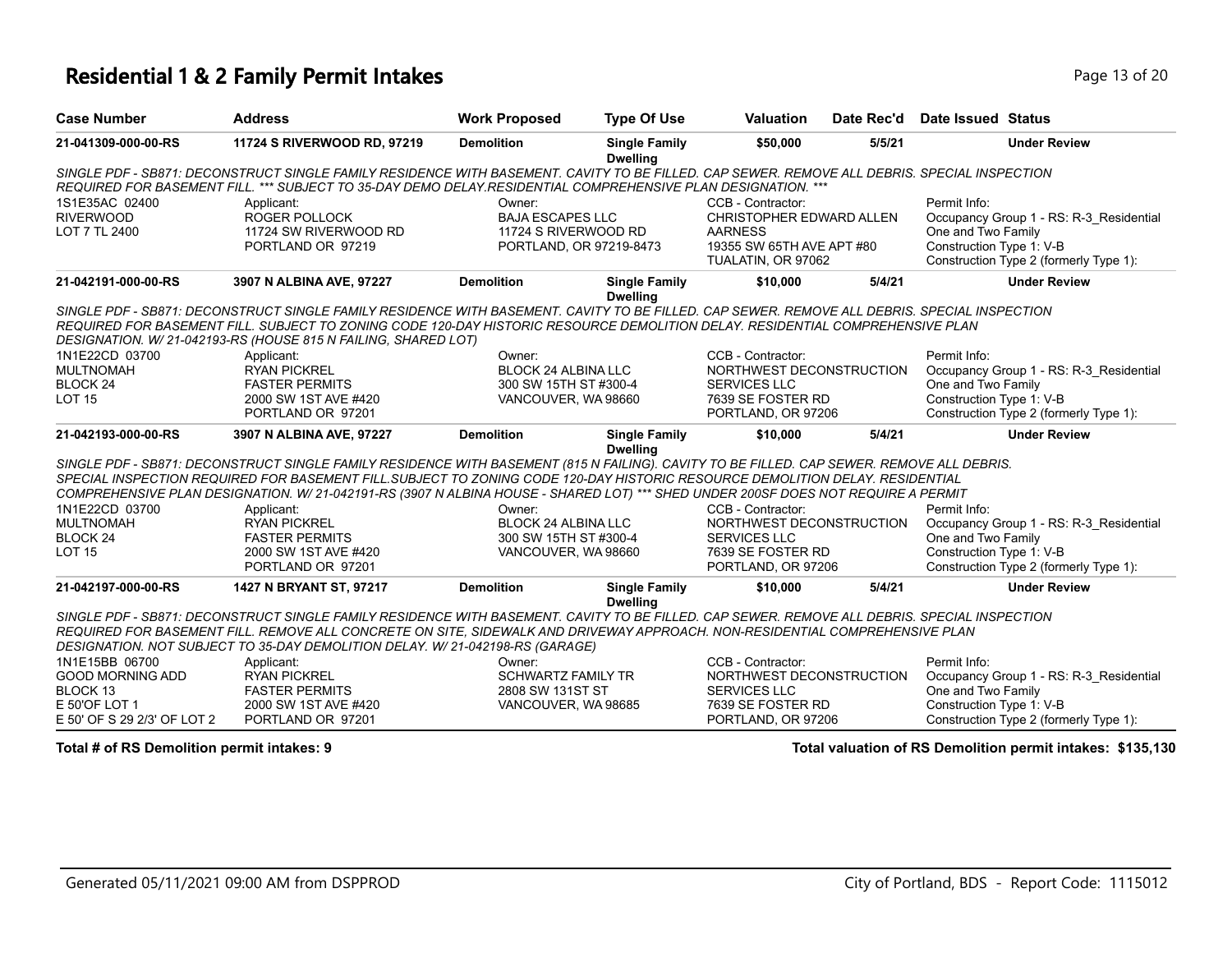## **Residential 1 & 2 Family Permit Intakes Page 14 of 20 and 20 and 20 and 20 and 20 and 20 and 20 and 20 and 20 and 20 and 20 and 20 and 20 and 20 and 20 and 20 and 20 and 20 and 20 and 20 and 20 and 20 and 20 and 20 and**

| <b>Case Number</b>                                                                  | <b>Address</b>                                                                                                                                                                           | <b>Work Proposed</b>                                                                                                                                  | <b>Type Of Use</b>                                                                                    | Valuation                                                                                                          | Date Rec'd                                      | <b>Date Issued Status</b>                                                                                                                           |
|-------------------------------------------------------------------------------------|------------------------------------------------------------------------------------------------------------------------------------------------------------------------------------------|-------------------------------------------------------------------------------------------------------------------------------------------------------|-------------------------------------------------------------------------------------------------------|--------------------------------------------------------------------------------------------------------------------|-------------------------------------------------|-----------------------------------------------------------------------------------------------------------------------------------------------------|
| 21-042809-000-00-RS                                                                 | 645 SE 46TH AVE, 97215                                                                                                                                                                   | <b>Interior Alteration</b><br>Only                                                                                                                    | <b>Single Family</b><br><b>Dwelling</b>                                                               | \$70,000                                                                                                           | 5/3/21                                          | 5/4/21 <b>Issued</b>                                                                                                                                |
|                                                                                     | Kitchen remodel Bath remodel Note: trade work only (no plans). some demo work has already been done by owner                                                                             |                                                                                                                                                       |                                                                                                       |                                                                                                                    |                                                 |                                                                                                                                                     |
| 1S2E06BB 01000<br>PARADISE SPR TR<br>BLOCK <sub>6</sub><br>S 35' OF LOT 19          | Applicant:<br><b>BRIAN BACHELOR</b><br><b>BACHELOR GENERAL CONSTRACTOR</b><br>5224 NE 42ND AVENUE<br>PORTLAND OR 97218                                                                   | Owner:<br><b>WILLIAM COURTNEY</b><br>4320 SE CLINTON ST                                                                                               | PORTLAND, OR 97206-1620                                                                               | CCB - Contractor:<br><b>BGC INC</b><br>5224 NE 42ND AVE<br>PORTLAND, OR 97218                                      |                                                 | Permit Info:<br>Occupancy Group 1 - RS: R-3 Residential<br>One and Two Family<br>Construction Type 1: V-B<br>Construction Type 2 (formerly Type 1): |
| 21-042953-000-00-RS                                                                 | 3947 NE 7TH AVE, 97212                                                                                                                                                                   | <b>Interior Alteration</b><br>Only                                                                                                                    | <b>Single Family</b><br><b>Dwelling</b>                                                               | \$28,638                                                                                                           | 5/3/21                                          | <b>Under Review</b>                                                                                                                                 |
|                                                                                     | *SINGLE PDF* WALL STRENGTHENING USING NUWAL                                                                                                                                              |                                                                                                                                                       |                                                                                                       |                                                                                                                    |                                                 |                                                                                                                                                     |
| 1N1E23CC 04400<br><b>NORTH IRVINGTON</b><br>BLOCK <sub>3</sub><br>LOT <sub>13</sub> | Applicant:<br><b>EMILY SINGLETON</b><br><b>TERRAFIRMA FOUNDATION SYSTEMS</b><br>7910 SW HUNZIKER ST<br>TIGARD OR 97223                                                                   | Owner:<br><b>LISETTE LAGOSH</b><br>3947 NE 7TH AVE<br>PORTLAND, OR 97212<br>Owner:<br><b>JENNIFER LAGOSH</b><br>3947 NE 7TH AVE<br>PORTLAND, OR 97212 |                                                                                                       | CCB - Contractor:<br>TERRAFIRMA FOUNDATION<br><b>REPAIR INC</b><br>761 NE GARDEN VALLEY BLVD<br>ROSEBURG, OR 97470 |                                                 | Permit Info:<br>Occupancy Group 1 - RS: R-3_Residential<br>One and Two Family<br>Construction Type 1: V-B<br>Construction Type 2 (formerly Type 1): |
| 21-043913-000-00-RS                                                                 | 2205 NE 45TH AVE, 97213                                                                                                                                                                  | <b>Interior Alteration</b>                                                                                                                            | <b>Single Family</b>                                                                                  | \$11,500                                                                                                           | 5/5/21                                          | 5/5/21 Under Inspection                                                                                                                             |
|                                                                                     | *SINGLE PDF* 2ND FLOOR BATHROOM REMODEL, NO ADDED BATHROOMS, TRADES ONLY, NO PLANS                                                                                                       | Only                                                                                                                                                  | <b>Dwelling</b>                                                                                       |                                                                                                                    |                                                 |                                                                                                                                                     |
| 1N2E30CB 16400<br><b>ROSSMERE</b><br>BLOCK 19<br>LOT <sub>4</sub>                   | Applicant:<br><b>SMITH HAYES</b><br><b>HAYES BROTHERS LLC</b><br>5423 NE 36TH AVE<br>PORTLAND, ORE 97211                                                                                 | Owner:<br>Owner:<br>PORTLAND, OR 97213                                                                                                                | TERI LYNN M IKEDA<br>2205 NE 45TH AVE<br>PORTLAND, OR 97213<br><b>MARK ZAUGRA</b><br>2205 NE 45TH AVE |                                                                                                                    | <b>HAYES BROTHERS LLC</b><br>PORTLAND, OR 97211 | Permit Info:<br>Occupancy Group 1 - RS: R-3_Residential<br>One and Two Family<br>Construction Type 1: V-B<br>Construction Type 2 (formerly Type 1): |
| 21-044304-000-00-RS                                                                 | 4106 NE 17TH AVE, 97211                                                                                                                                                                  | <b>Interior Alteration</b><br>Only                                                                                                                    | <b>Single Family</b><br><b>Dwelling</b>                                                               | \$1,500                                                                                                            | 5/5/21                                          | <b>Under Review</b>                                                                                                                                 |
|                                                                                     | *SINGLE PDF* Remove west wall of kitchen, relocate electrical as necessary. Create a 6' pass through on north wall of kitchen, relocate electrical as necessary, relocate heat register. |                                                                                                                                                       |                                                                                                       |                                                                                                                    |                                                 |                                                                                                                                                     |
| 1N1E23DB 11800<br><b>IRVINGTON HTS</b><br>BLOCK 11<br>LOT <sub>1</sub>              | Applicant:<br><b>Trace Brash</b><br><b>Trace Brash Construction LLC</b><br>3326 NE 12TH AVE<br>PORTLAND, OR 97212                                                                        | Owner:<br>4106 NE 17TH AVE<br>PORTLAND, OR 97211<br>Owner:<br>4106 NE 17TH AVE<br>PORTLAND, OR 97211                                                  | JONATHAN WEATHERFORD<br><b>GRACE WEATHERFORD</b>                                                      | CCB - Contractor:<br>TRACE BRASH CONSTRUCTION<br><b>LLC</b><br>3326 NE 12TH AVE<br>PORTLAND, OR 97212              |                                                 | Permit Info:<br>Occupancy Group 1 - RS: R-3_Residential<br>One and Two Family<br>Construction Type 1: V-B<br>Construction Type 2 (formerly Type 1): |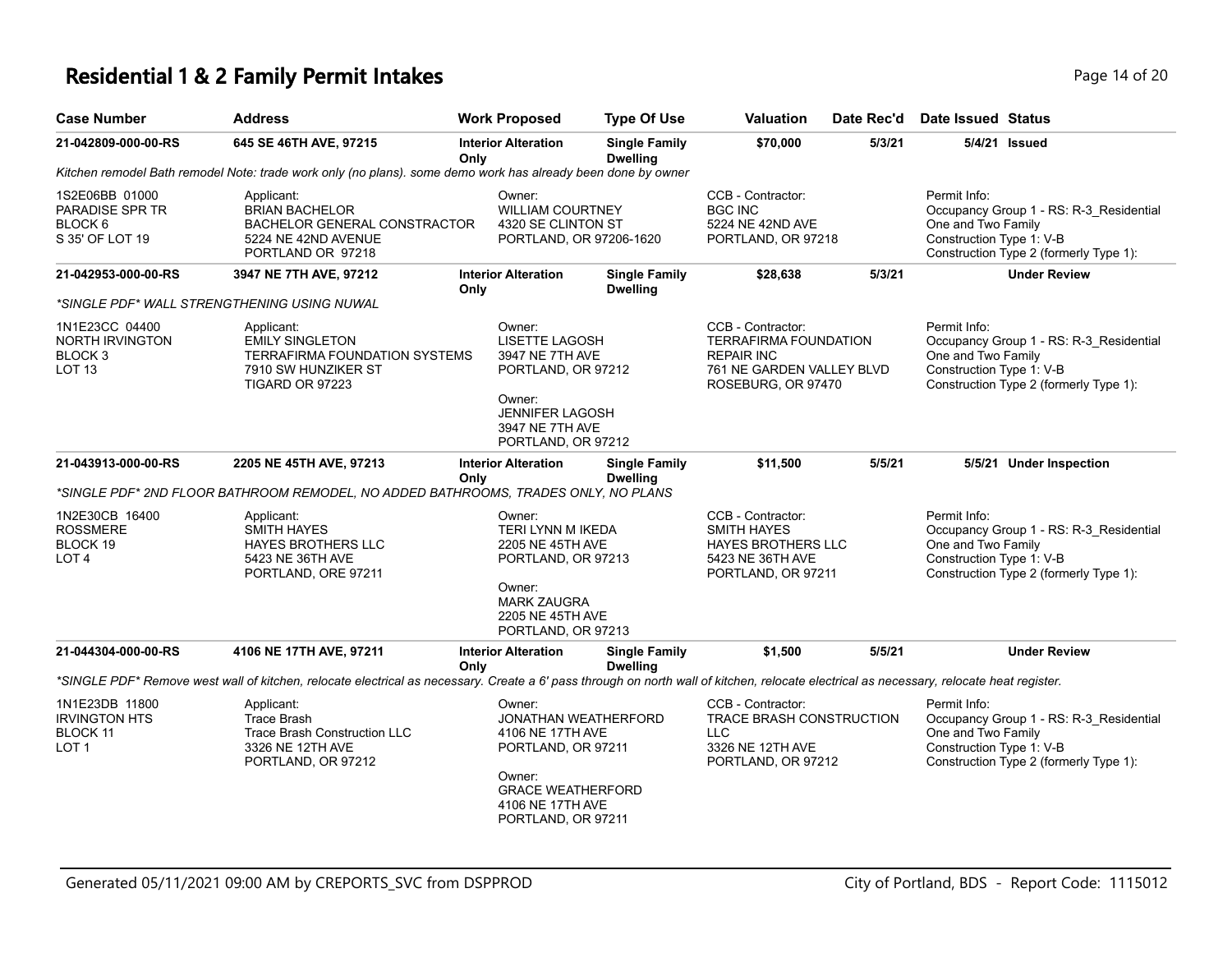#### **Residential 1 & 2 Family Permit Intakes Page 15 of 20 and 20 and 20 and 20 and 20 and 20 and 20 and 20 and 20 and 20 and 20 and 20 and 20 and 20 and 20 and 20 and 20 and 20 and 20 and 20 and 20 and 20 and 20 and 20 and**

| <b>Case Number</b>                                       | <b>Address</b>                                                                                                   | <b>Work Proposed</b>                                                                                                                                     | <b>Type Of Use</b>                      | <b>Valuation</b>                          | Date Rec'd                                                                  | Date Issued Status |                                                                                                                                                     |  |
|----------------------------------------------------------|------------------------------------------------------------------------------------------------------------------|----------------------------------------------------------------------------------------------------------------------------------------------------------|-----------------------------------------|-------------------------------------------|-----------------------------------------------------------------------------|--------------------|-----------------------------------------------------------------------------------------------------------------------------------------------------|--|
| 21-044861-000-00-RS                                      | <b>2632 NE KLICKITAT ST, 97212</b>                                                                               | <b>Interior Alteration</b><br>Only                                                                                                                       | <b>Single Family</b><br><b>Dwelling</b> | \$9,000                                   | 5/6/21                                                                      | 5/7/21             | <b>Under Inspection</b>                                                                                                                             |  |
|                                                          | *SINGLE PDF* KITCHEN REMODEL. NO FOOTPRINT CHANGE OR ADDED BATHROOMS                                             |                                                                                                                                                          |                                         |                                           |                                                                             |                    |                                                                                                                                                     |  |
| 1N1E25BB 13100<br><b>IRVINDALE</b><br>BLOCK 6<br>LOT 1&2 | Applicant:<br><b>JOE PETRINA</b><br>PETRINA CONSTRUCTION INC.<br>4505 NE TILLAMOOK ST<br>PORTLAND, OR 97213-1319 | Owner:<br>JONATHAN HELD<br>2632 NE KLICKITAT ST<br>PORTLAND, OR 97212-2548<br>Owner:<br>LISA FERREIRA<br>2632 NE KLICKITAT ST<br>PORTLAND, OR 97212-2548 |                                         | CCB - Contractor:<br><b>CASEY PETRINA</b> | PETRINA CONSTRUCTION INC<br>4505 NE TILLAMOOK ST<br>PORTLAND, OR 97213-1319 |                    | Permit Info:<br>Occupancy Group 1 - RS: R-3 Residential<br>One and Two Family<br>Construction Type 1: V-B<br>Construction Type 2 (formerly Type 1): |  |
| Total # of RS Interior Alteration Only permit intakes: 5 | Total valuation of RS Interior Alteration Only permit intakes: \$120,638                                         |                                                                                                                                                          |                                         |                                           |                                                                             |                    |                                                                                                                                                     |  |

| 20-117394-REV-02-RS | 13661 SE GLENWOOD ST - Unit B.<br>97236                                                                                                    | <b>New Construction</b>   | <b>Accessory</b><br><b>Dwelling Unit</b> | \$5,000                       | 5/4/21 | <b>Under Review</b>                      |
|---------------------|--------------------------------------------------------------------------------------------------------------------------------------------|---------------------------|------------------------------------------|-------------------------------|--------|------------------------------------------|
|                     | PAPER PLANS - VALUE ADDED REVISION TO TRUSS/ROOF. SECTION OF ROOF WILL BE FRAMED W/2X12, OTHER PART W/TRUSSES. BEAM REVISION FOR BEAMS     |                           |                                          |                               |        |                                          |
|                     | LOCATED AT FRONT OF ADU (M-1 AND M-2) WERE REDUCED IN SIZE AND LENGTH, ADDED POSTS AND PADS FOR LOAD BEARING.                              |                           |                                          |                               |        |                                          |
| 1S2E23AB 08204      | Applicant:                                                                                                                                 | Owner:                    |                                          | CCB - Contractor:             |        | Permit Info:                             |
|                     | ALEXANDER SHKUROV                                                                                                                          | <b>ALEKSEY SHKUROV</b>    |                                          | ALEXANDER ILYA SHKUROV        |        | Occupancy Group 1 - RS: R-3_Residential  |
|                     | VA CONSTRUCTION SERVICES                                                                                                                   | 4107 SE 82ND AVE          |                                          | 1111 NE 152ND AVE             |        | One and Two Family                       |
|                     | 1111 NE 152ND AVE                                                                                                                          | PORTLAND, OR 97266        |                                          | VANCOUVER, WA 98684           |        | Construction Type 1: V-B                 |
|                     | VANCOUVER, WA 98684                                                                                                                        |                           |                                          |                               |        | Construction Type 2 (formerly Type 1):   |
|                     |                                                                                                                                            |                           |                                          | CCB - Contractor:             |        | Total Square Footage - Display Only: 792 |
|                     |                                                                                                                                            |                           |                                          | <b>WATERWORKS CONTRACTORS</b> |        |                                          |
|                     |                                                                                                                                            |                           |                                          | INC.                          |        |                                          |
|                     |                                                                                                                                            |                           |                                          | 1954 SW 35TH ST               |        |                                          |
|                     |                                                                                                                                            |                           |                                          | GRESHAM, OR 97080             |        |                                          |
| 20-117435-REV-02-RS | 13637 SE GLENWOOD ST - Unit B.<br>97236                                                                                                    | <b>New Construction</b>   | Accessory<br><b>Dwelling Unit</b>        | \$5,000                       | 5/4/21 | <b>Under Review</b>                      |
|                     | PAPER PLANS - VALUE ADDED REVISION TO TRUSS/ROOF, SECTION OF ROOF TO BE FRAMED W/2X12, OTHER PART WILL BE TRUSSES. BEAM REVISION FOR BEAMS |                           |                                          |                               |        |                                          |
|                     | LOCATED AT FRONT OF ADU (M-1 AND M-2) WERE REDUCED IN SIZE AND LENGTH, ADDED POSTS AND PADS FOR LOAD BEARING.                              |                           |                                          |                               |        |                                          |
| 1S2E23AB 08203      | Applicant:                                                                                                                                 | Owner:                    |                                          | CCB - Contractor:             |        | Permit Info:                             |
|                     | ALEXANDER ILYA SHKUROV                                                                                                                     | <b>VYACHESLAV SHKUROV</b> |                                          | ALEXANDER ILYA SHKUROV        |        | Occupancy Group 1 - RS: R-3 Residential  |
|                     | 1111 NE 152ND AVE                                                                                                                          | 4107 SE 82ND AVE          |                                          | 1111 NE 152ND AVE             |        | One and Two Family                       |
|                     | VANCOUVER, WA 98684                                                                                                                        | PORTLAND, OR 97266        |                                          | VANCOUVER, WA 98684           |        | Construction Type 1: V-B                 |
|                     |                                                                                                                                            |                           |                                          |                               |        | Construction Type 2 (formerly Type 1):   |
|                     |                                                                                                                                            |                           |                                          | CCB - Contractor:             |        | Total Square Footage - Display Only: 792 |
|                     |                                                                                                                                            |                           |                                          | <b>WATERWORKS CONTRACTORS</b> |        |                                          |
|                     |                                                                                                                                            |                           |                                          | INC.                          |        |                                          |
|                     |                                                                                                                                            |                           |                                          | 1954 SW 35TH ST               |        |                                          |
|                     |                                                                                                                                            |                           |                                          | GRESHAM, OR 97080             |        |                                          |
|                     |                                                                                                                                            |                           |                                          |                               |        |                                          |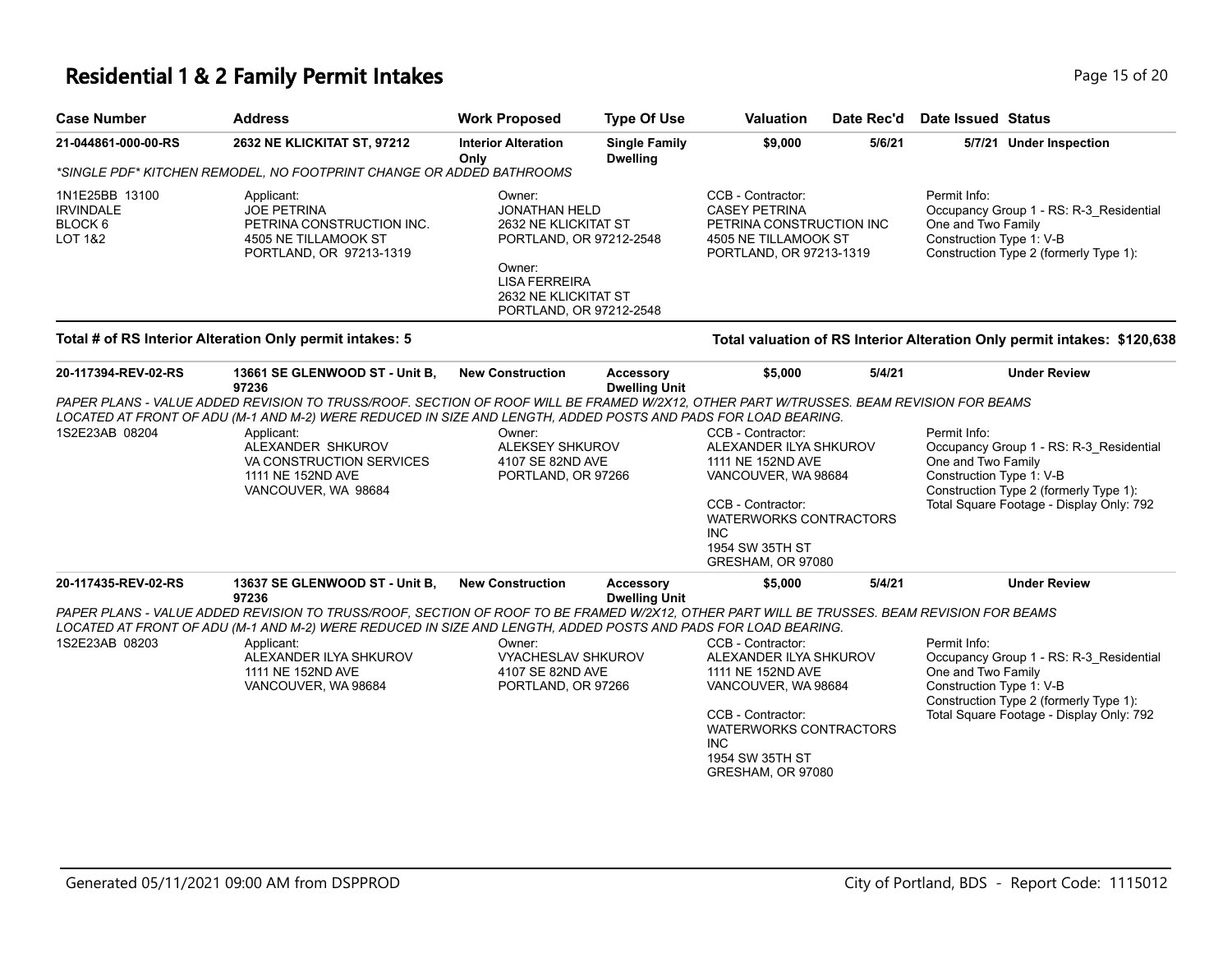# **Residential 1 & 2 Family Permit Intakes Page 16 of 20 Page 16 of 20**

| <b>Case Number</b>                                                             | <b>Address</b>                                                                                                                               | <b>Work Proposed</b>                                                                                                                                            | <b>Type Of Use</b>                       | <b>Valuation</b>                                                                                    | Date Rec'd | Date Issued Status                                                                                                                                                                                                                      |
|--------------------------------------------------------------------------------|----------------------------------------------------------------------------------------------------------------------------------------------|-----------------------------------------------------------------------------------------------------------------------------------------------------------------|------------------------------------------|-----------------------------------------------------------------------------------------------------|------------|-----------------------------------------------------------------------------------------------------------------------------------------------------------------------------------------------------------------------------------------|
| 21-030846-000-00-RS                                                            | 2817 NE EMERSON ST, 97211                                                                                                                    | <b>New Construction</b>                                                                                                                                         | <b>Accessory</b><br><b>Dwelling Unit</b> | \$111,830                                                                                           | 5/5/21     | <b>Under Review</b>                                                                                                                                                                                                                     |
|                                                                                | SINGLE PDF - NEW DETACHED ACCESSORY DWELLING UNIT / 2-STORY / 1-CAR GARAGE / FLAT LOT / COMPLEX *** ELECTRICAL MEACHNICAL AND PLUMBING       |                                                                                                                                                                 |                                          |                                                                                                     |            |                                                                                                                                                                                                                                         |
| SEPARATE***<br>1N1E24BB 00900<br><b>INA PK</b><br>BLOCK 5<br>E 1/2 OF LOT 8&9  | Applicant:<br><b>KIM WIEBKE</b><br>2932 SE 51ST AVE<br>PORTLAND OR 97206                                                                     | Owner:<br><b>JESSICA FLETCHER</b><br>2817 NE EMERSON ST<br>PORTLAND, OR 97211<br>Owner:<br><b>BRYAN FLETCHER</b><br>2817 NE EMERSON ST<br>PORTLAND, OR 97211    |                                          |                                                                                                     |            | Permit Info:<br>Occupancy Group 1 - RS: R-3_Residential<br>One and Two Family<br>Construction Type 1: V-B<br>Construction Type 2 (formerly Type 1): V-B<br>Total Square Footage - Display Only: 1087<br>Number of New Dwelling Units: 1 |
| 21-043821-000-00-RS                                                            | 3106 NE 83RD AVE, 97220                                                                                                                      | <b>New Construction</b>                                                                                                                                         | <b>Accessory</b><br><b>Dwelling Unit</b> | \$62,680                                                                                            | 5/6/21     | <b>Under Review</b>                                                                                                                                                                                                                     |
|                                                                                | SINGLE PDF- NEW ACCESSORY DWELLING DETACHED UNIT/1-STORY/ NO GARAGE/FLAT LOT/COMPLEX                                                         |                                                                                                                                                                 |                                          |                                                                                                     |            |                                                                                                                                                                                                                                         |
| 1N2E28BB 18600<br><b>DOLORES HTS</b><br>BLOCK <sub>2</sub><br>LOT <sub>1</sub> | Applicant:<br><b>KALLI LIGHT</b><br>RELEVANT BUILDING COMPANY<br><b>PO BOX 387</b><br>OREGON CITY, OR 97045                                  | Owner:<br><b>STEWART HULICK</b><br>2906 N WILLAMETTE BLVD<br>PORTLAND, OR 97217<br>Owner:<br><b>LISA HULICK</b><br>2906 N WILLAMETTE BLVD<br>PORTLAND, OR 97217 |                                          | CCB - Contractor:<br>NORWAY CONSTRUCTION LLC<br>PO BOX 387<br>OREGON CITY, OR 97045                 |            | Permit Info:<br>Occupancy Group 1 - RS: R-3_Residential<br>One and Two Family<br>Construction Type 1: V-B<br>Construction Type 2 (formerly Type 1):<br>Total Square Footage - Display Only: 480<br>Number of New Dwelling Units: 1      |
| 21-043944-000-00-RS                                                            | 3861 SE CLINTON ST - Unit B,<br>97202                                                                                                        | <b>New Construction</b>                                                                                                                                         | <b>Accessory</b><br><b>Dwelling Unit</b> | \$95,979                                                                                            | 5/5/21     | <b>Under Review</b>                                                                                                                                                                                                                     |
|                                                                                | SINGLE PDF - NEW DETACHED ACCESSORY DWELLING UNIT / 2-STORY / NO GARAGE / FLAT LOT / COMPLEX **ELECTRICAL MECHANICAL AND PLUMBING SEPARATE** |                                                                                                                                                                 |                                          |                                                                                                     |            |                                                                                                                                                                                                                                         |
| 1S1E12AA 14900                                                                 | Applicant:<br>RAQUEL BOURNHONESQUE<br>6126 NE 32ND PL<br>PORTLAND OR 91721                                                                   | Owner:<br>RACHEL BOURNHONESQUE<br>6126 NE 32ND PL<br>PORTLAND, OR 97211                                                                                         |                                          | CCB - Contractor:<br>RMJ CONSTRUCTION &<br>DEVELOPMENT INC<br>9619 SW 3RD AVE<br>PORTLAND, OR 97219 |            | Permit Info:<br>Occupancy Group 1 - RS: R-3_Residential<br>One and Two Family<br>Construction Type 1: V-B<br>Construction Type 2 (formerly Type 1):<br>Total Square Footage - Display Only: 735<br>Number of New Dwelling Units: 1      |
| 20-171674-REV-01-RS                                                            | 1621 SW STEPHENSON ST, 97219                                                                                                                 | <b>New Construction</b>                                                                                                                                         | <b>Accessory</b><br><b>Structure</b>     | \$0                                                                                                 | 5/7/21     | 5/10/21 Issued                                                                                                                                                                                                                          |
|                                                                                | SINGLE PDF - REVISION TO UPDATE TREE PROTECTION PLAN PER ARBORIST REPORT                                                                     |                                                                                                                                                                 |                                          |                                                                                                     |            |                                                                                                                                                                                                                                         |
| 1S1E33BD 03400<br><b>ALDERCREST</b><br>LOT 4 TL 3400                           | Applicant:<br><b>RICHARD ADAMS</b><br><b>FASTER PERMITS</b><br>2000 SW 1ST AVENUE SUITE 420<br>PORTLAND, OR 97201                            | Owner:<br><b>SHASTA MACLEAN</b><br>1621 SW STEPHENSON ST<br>PORTLAND, OR 97219<br>Owner:<br>PAUL PRIVITERA<br>1621 SW STEPHENSON ST<br>PORTLAND, OR 97219       |                                          | CCB - Contractor:<br><b>RUSS AARON SLOTHOWER</b><br>14543 SE WEST PARK CT<br>DAMASCUS, OR 97089     |            | Permit Info:<br>Occupancy Group 1 - RS: U_Decks,<br>Patios, Porches, Carports<br>Construction Type 1: V-B<br>Construction Type 2 (formerly Type 1):                                                                                     |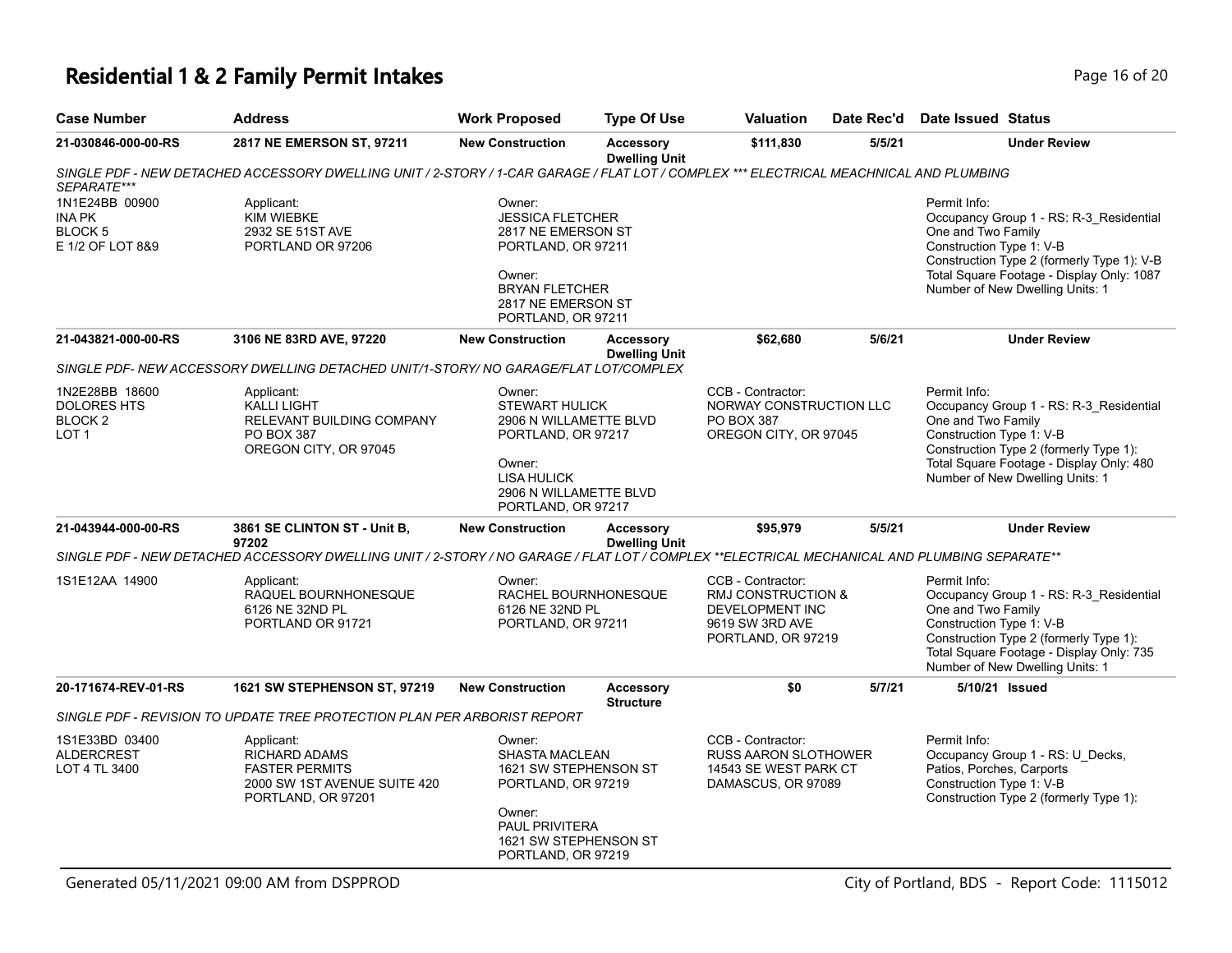## **Residential 1 & 2 Family Permit Intakes Page 17 of 20 and 20 and 20 and 20 and 20 and 20 and 20 and 20 and 20 and 20 and 20 and 20 and 20 and 20 and 20 and 20 and 20 and 20 and 20 and 20 and 20 and 20 and 20 and 20 and**

| <b>Case Number</b>                                                         | <b>Address</b>                                                                                                    | <b>Work Proposed</b>                                                                                                                                             | <b>Type Of Use</b>                   | <b>Valuation</b>                                                                                | Date Rec'd | Date Issued Status                                                                                                                                                                                                                 |
|----------------------------------------------------------------------------|-------------------------------------------------------------------------------------------------------------------|------------------------------------------------------------------------------------------------------------------------------------------------------------------|--------------------------------------|-------------------------------------------------------------------------------------------------|------------|------------------------------------------------------------------------------------------------------------------------------------------------------------------------------------------------------------------------------------|
| 21-019840-000-00-RS                                                        | 3124 NE 35TH PL, 97212                                                                                            | <b>New Construction</b>                                                                                                                                          | <b>Accessory</b><br><b>Structure</b> | \$36,003                                                                                        | 5/7/21     | <b>Under Review</b>                                                                                                                                                                                                                |
|                                                                            | SINGLE PDF-NEW DETACHED ACCESSORY LIVING STRUCTURE WITH MEZANNINE & BATHROOM *ET, PT, MT SEPARATE *NOT AN ADU     |                                                                                                                                                                  |                                      |                                                                                                 |            |                                                                                                                                                                                                                                    |
| 1N1E25AB 12100<br><b>MARYLAND HTS</b><br><b>BLOCK7</b><br>LOT <sub>8</sub> | Applicant:<br><b>DAVE SPITZER</b><br><b>DMS ARCHITECTS</b><br>2325 NE 19TH AVE<br>PORTLAND OR 97212               | Owner:<br><b>JENNIFER KEARSLEY</b><br>3124 NE 35TH PL<br>PORTLAND, OR 97212-2728<br>Owner:<br><b>DARREN SINGER</b><br>3124 NE 35TH PL<br>PORTLAND, OR 97212-2728 |                                      |                                                                                                 |            | Permit Info:<br>Occupancy Group 1 - RS: R-3_Residential<br>One and Two Family<br>Construction Type 1: V-B<br>Construction Type 2 (formerly Type 1):<br>Total Square Footage - Display Only: 294<br>Number of New Dwelling Units: 1 |
| 21-040827-000-00-RS                                                        | 11618 S NORTHGATE AVE, 97219                                                                                      | <b>New Construction</b>                                                                                                                                          | <b>Accessory</b>                     | \$30,000                                                                                        | 5/6/21     | <b>Under Review</b>                                                                                                                                                                                                                |
| SINGLE PDF - NEW POOL W/21-033037-000-00-RS                                |                                                                                                                   |                                                                                                                                                                  | <b>Structure</b>                     |                                                                                                 |            |                                                                                                                                                                                                                                    |
| 1S1E34AC 03501<br>PARTITION PLAT 2004-35<br>INC PT VAC ST LOT 1            | Applicant:<br><b>RICHARD ADAMS</b><br><b>FASTER PERMITS</b><br>2000 SW 1ST AVENUE SUITE 420<br>PORTLAND, OR 97201 | Owner:<br><b>AMANDA TINKLE</b><br>8345 SW 11TH AVE<br>PORTLAND, OR 97219<br>Owner:<br><b>AARON TINKLE</b><br>8345 SW 11TH AVE<br>PORTLAND, OR 97219              |                                      | CCB - Contractor:<br><b>RUSS AARON SLOTHOWER</b><br>14543 SE WEST PARK CT<br>DAMASCUS, OR 97089 |            | Permit Info:<br>Construction Type 1: V-B<br>Construction Type 2 (formerly Type 1):                                                                                                                                                 |
| 20-128643-REV-01-RS                                                        | 5122 NE WISTARIA DR, 97213                                                                                        | <b>New Construction</b>                                                                                                                                          | Garage/Carport                       | \$0                                                                                             | 5/4/21     | 5/5/21 Issued                                                                                                                                                                                                                      |
|                                                                            | SINGLE PDF - REVISION FOR PLANTING OF CITY-REQUIRED TREE TO FRONT YARD. *****PLANTING STRIP HAS POWER LINE*****   |                                                                                                                                                                  |                                      |                                                                                                 |            |                                                                                                                                                                                                                                    |
| 1N2E30BD 17000<br><b>ROSE CITY PK</b><br>BLOCK 48<br>LOT <sub>2</sub>      | Applicant:<br><b>CARL BARTA</b><br>5122 NE WISTARIA DR<br>PORTAND, OR 97213                                       | Owner:<br>THOMAS FAMILY TR<br>5122 NE WISTARIA DR<br>PORTLAND, OR 97213                                                                                          |                                      | CCB - Contractor:<br>OBRIEN & COMPANY LLC<br>PO BOX 4008<br>WILSONVILLE, OR 97070               |            | Permit Info:<br>Occupancy Group 1 - RS: U_Private<br>Garage\Utility Misc.<br>Construction Type 1: V-B<br>Construction Type 2 (formerly Type 1):<br>Total Square Footage - Display Only: 771                                        |
| 21-038081-000-00-RS                                                        | 7825 SE HENDERSON ST, 97206                                                                                       | <b>New Construction</b>                                                                                                                                          | Garage/Carport                       | \$30,770                                                                                        | 5/3/21     | <b>Under Review</b>                                                                                                                                                                                                                |
| SINGLE PDF CONSTRUCT 600 SF NEW GARAGE                                     |                                                                                                                   |                                                                                                                                                                  |                                      |                                                                                                 |            |                                                                                                                                                                                                                                    |
| 1S2E20AD 06000<br><b>STERLING</b><br>BLOCK 6<br>W 1/2 OF LOT 23            | Applicant:<br><b>JILL SPROUSE</b><br>PORTLAND OR<br><b>USA</b>                                                    | Owner:<br><b>VIRGILIA SPROUSE</b><br>7825 SE HENDERSON ST<br>PORTLAND, OR 97206                                                                                  |                                      | Primary Contractor:<br><b>TO BID</b>                                                            |            | Permit Info:<br>Occupancy Group 1 - RS: U_Private<br>Garage\Utility Misc.<br>Construction Type 1: V-B<br>Construction Type 2 (formerly Type 1):<br>Total Square Footage - Display Only: 600                                        |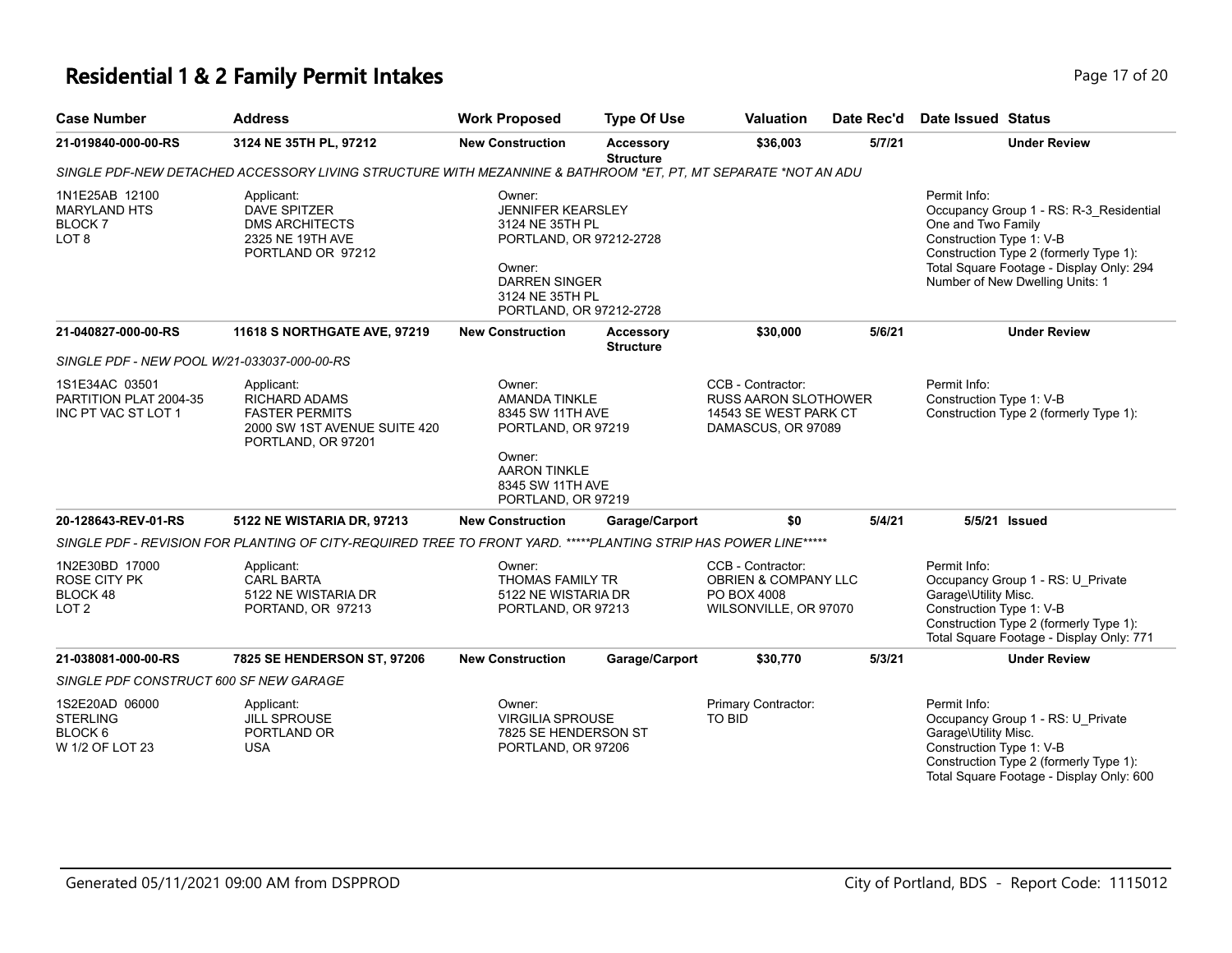## **Residential 1 & 2 Family Permit Intakes Page 18 of 20 and 20 and 20 and 20 and 20 and 20 and 20 and 20 and 20 and 20 and 20 and 20 and 20 and 20 and 20 and 20 and 20 and 20 and 20 and 20 and 20 and 20 and 20 and 20 and**

| <b>Case Number</b>                                                               | <b>Address</b>                                                                                                                                                                                                                                                                                        | <b>Work Proposed</b>                                                                                                                                                                                   | <b>Type Of Use</b>                      | Valuation                                                                                           | Date Rec'd | <b>Date Issued Status</b>                                                                                                                                                                                                               |
|----------------------------------------------------------------------------------|-------------------------------------------------------------------------------------------------------------------------------------------------------------------------------------------------------------------------------------------------------------------------------------------------------|--------------------------------------------------------------------------------------------------------------------------------------------------------------------------------------------------------|-----------------------------------------|-----------------------------------------------------------------------------------------------------|------------|-----------------------------------------------------------------------------------------------------------------------------------------------------------------------------------------------------------------------------------------|
| 21-042677-000-00-RS                                                              | 9517 SE TENINO CT, 97266                                                                                                                                                                                                                                                                              | <b>New Construction</b>                                                                                                                                                                                | Garage/Carport                          | \$16,001                                                                                            | 5/4/21     | <b>Under Review</b>                                                                                                                                                                                                                     |
|                                                                                  | SINGLE PDF - NEW DETACHED GARAGE AND CONCRETE FOUNDATION. *** NO TRADES***                                                                                                                                                                                                                            |                                                                                                                                                                                                        |                                         |                                                                                                     |            |                                                                                                                                                                                                                                         |
| 1S2E21DC 01300<br><b>CRYSTAL VIEW AC</b><br>LOT <sub>12</sub>                    | Applicant:<br>NATHAN CLEMENT<br>9517 SE Tenino Ct<br>Portland, Oregon, 97266                                                                                                                                                                                                                          | Owner:<br>NATHAN CLEMENT<br>9517 SE TENINO CT<br>PORTLAND, OR 97266-6150                                                                                                                               |                                         |                                                                                                     |            | Permit Info:<br>Occupancy Group 1 - RS: U_Private<br>Garage\Utility Misc.<br>Construction Type 1: V-B<br>Construction Type 2 (formerly Type 1):<br>Total Square Footage - Display Only: 312                                             |
| 08-180743-REV-03-RS                                                              | <b>4044 N VANCOUVER AVE, 97227</b>                                                                                                                                                                                                                                                                    | <b>New Construction</b>                                                                                                                                                                                | <b>Single Family</b><br><b>Dwelling</b> | \$0                                                                                                 | 5/9/21     | 5/10/21 Issued                                                                                                                                                                                                                          |
| 1N1E22DB 14000<br><b>ALBINA HMSTD</b>                                            | SINGLE PDF - REVISION TO ADD 8' X 12' 6" BACK DECK AT EAST SIDE OF HOUSE W/STAIRS TO THE YARD. CHANGE TO STORMWATER FACILITY SYSTEM FROM FLOW<br>THROUGH PLANTER TO DRYWELL. INCLUDES INFORMATION ABOUT NEW CONCRETE STAIRS TO FRONT PORCH AT WEST SIDE OF HOUSE TO ROW.<br>Applicant:<br>PHIL SYDNOR | Owner:<br><b>DEADRA HALL</b>                                                                                                                                                                           |                                         |                                                                                                     |            | Permit Info:<br>Occupancy Group 1 - RS: U_Private                                                                                                                                                                                       |
| BLOCK <sub>27</sub><br><b>LOT 13</b>                                             | <b>INTEGRATE ARCHITECTURE &amp;</b><br><b>PLANNING INC</b><br>1715 N TERRY ST<br>PORTLAND, OR 97217                                                                                                                                                                                                   | 4038 N VANCOUVER AVE<br>PORTLAND, OR 97227                                                                                                                                                             |                                         |                                                                                                     |            | Garage\Utility Misc.<br>Construction Type 1: V-B<br>Construction Type 2 (formerly Type 1):<br>Total Square Footage - Display Only: 1080                                                                                                 |
| 21-033844-000-00-RS                                                              | <b>4107 SE CRYSTAL SPRINGS</b><br><b>BLVD, 97202</b>                                                                                                                                                                                                                                                  | <b>New Construction</b>                                                                                                                                                                                | <b>Single Family</b><br><b>Dwelling</b> | \$261,120                                                                                           | 5/5/21     | <b>Under Review</b>                                                                                                                                                                                                                     |
| SEPARATE**                                                                       | SINGLE PDF - NEW SINGLE FAMILY RESIDENCE / 2-STORY / TUCK UNDER 1-CAR GARAGE / SLOPED LOT/ COMPLEX **ELECTRICAL MECHANICAL AND PLUMBING                                                                                                                                                               |                                                                                                                                                                                                        |                                         |                                                                                                     |            |                                                                                                                                                                                                                                         |
| 1S1E24DA 08400<br><b>STANFORD HTS</b><br>BLOCK <sub>9</sub><br>LOT 14&15 TL 8400 | Applicant:<br><b>KYM NGUYEN</b><br><b>CONCEPT DESIGN &amp; ASSOCIATES</b><br>PO BOX 8464<br>PORTLAND, OR 97207-8464                                                                                                                                                                                   | Owner:<br><b>CHRISTIANE DEER</b><br>4107 SE CRYSTAL SPRINGS<br><b>BLVD</b><br>PORTLAND, OR 97202-7916<br>Owner:<br>JEFFREY WEDDLE<br>4107 SE CRYSTAL SPRINGS<br><b>BLVD</b><br>PORTLAND, OR 97202-7916 |                                         | CCB - Contractor:<br><b>GRIZZLY ELECTRIC INC</b><br>2114 MAIN ST STE 100-117<br>VANCOUVER, WA 98660 |            | Permit Info:<br>Occupancy Group 1 - RS: R-3_Residential<br>One and Two Family<br>Construction Type 1: V-B<br>Construction Type 2 (formerly Type 1): V-B<br>Total Square Footage - Display Only: 2330<br>Number of New Dwelling Units: 1 |
| 21-041640-000-00-RS                                                              | 6740 SE 64TH AVE, 97206                                                                                                                                                                                                                                                                               | <b>New Construction</b>                                                                                                                                                                                | <b>Single Family</b><br><b>Dwelling</b> | \$289,052                                                                                           | 5/4/21     | <b>Under Review</b>                                                                                                                                                                                                                     |
|                                                                                  | SINGLE PDF - NEW SINGLE FAMILY RESIDENCE / 2-STORY / 1-CAR GARAGE / FLAT LOT / SIMPLE ***ELECTRICAL MECHANICAL AND PLUMBING SEPARATE***                                                                                                                                                               |                                                                                                                                                                                                        |                                         |                                                                                                     |            |                                                                                                                                                                                                                                         |
| 1S2E20BB 06302<br>LOT <sub>2</sub>                                               | Applicant:<br><b>RICHARD ADAMS</b><br><b>FASTER PERMITS</b><br>2000 SW 1ST AVENUE SUITE 420<br>PORTLAND, OR 97201                                                                                                                                                                                     | Owner:<br><b>LESLEY YAN</b><br>13490 SE SHANNON VW<br>CLACKAMAS, OR 97015-7387<br>Owner:<br>KUAI CHAN LEONG<br>13490 SE SHANNON VW<br>CLACKAMAS, OR 97015-7387                                         |                                         | Primary Contractor:<br>TO BID                                                                       |            | Permit Info:<br>Occupancy Group 1 - RS: R-3_Residential<br>One and Two Family<br>Construction Type 1: V-B<br>Construction Type 2 (formerly Type 1): V-B<br>Total Square Footage - Display Only: 2335<br>Number of New Dwelling Units: 1 |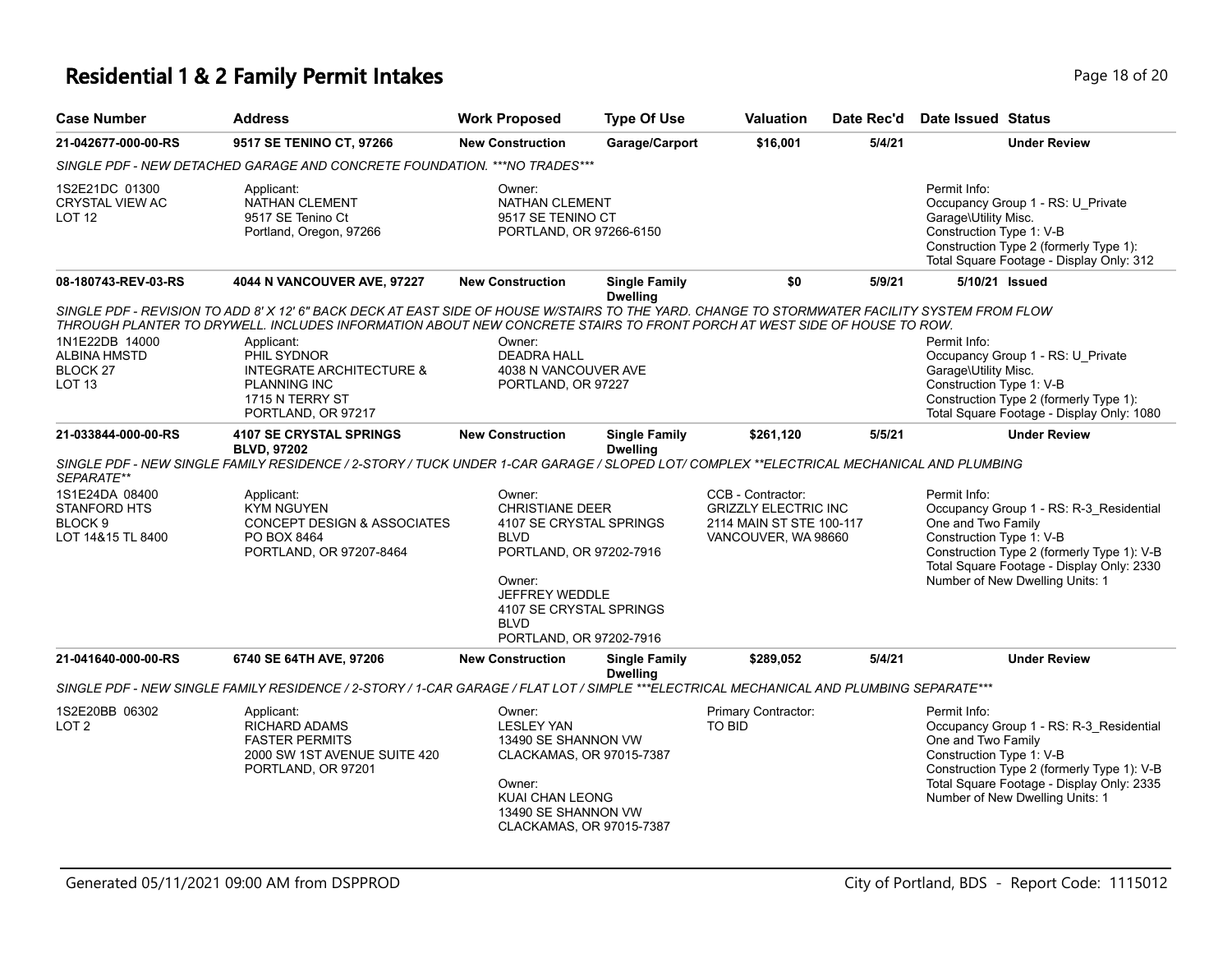## **Residential 1 & 2 Family Permit Intakes Page 19 of 20 and 20 and 20 and 20 and 20 and 20 and 20 and 20 and 20 and 20 and 20 and 20 and 20 and 20 and 20 and 20 and 20 and 20 and 20 and 20 and 20 and 20 and 20 and 20 and**

| <b>Case Number</b>                                                                     | <b>Address</b>                                                                                                                                   | <b>Work Proposed</b>                                                                                                                                                    | <b>Type Of Use</b>                                       | <b>Valuation</b>                                                                                                                                                                                                                                                                                                                                                                                               | Date Rec'd | <b>Date Issued Status</b>                                                                                                                                                                                                               |
|----------------------------------------------------------------------------------------|--------------------------------------------------------------------------------------------------------------------------------------------------|-------------------------------------------------------------------------------------------------------------------------------------------------------------------------|----------------------------------------------------------|----------------------------------------------------------------------------------------------------------------------------------------------------------------------------------------------------------------------------------------------------------------------------------------------------------------------------------------------------------------------------------------------------------------|------------|-----------------------------------------------------------------------------------------------------------------------------------------------------------------------------------------------------------------------------------------|
| 21-042111-000-00-RS                                                                    | 6740 SE 64TH AVE, 97206                                                                                                                          | <b>New Construction</b>                                                                                                                                                 | <b>Single Family</b><br><b>Dwelling</b>                  | \$289,052                                                                                                                                                                                                                                                                                                                                                                                                      | 5/6/21     | <b>Under Review</b>                                                                                                                                                                                                                     |
|                                                                                        | SINGLE PDF - NEW SINGLE FAMILY RESIDENCE/2- STORY/1-GARAGE/ FLAT LOT/SIMPLE ***TRADE PERMITS SEPARATE***                                         |                                                                                                                                                                         |                                                          |                                                                                                                                                                                                                                                                                                                                                                                                                |            |                                                                                                                                                                                                                                         |
| 1S2E20BB 06300<br>BRENTWOOD & SUB<br>BLOCK <sub>24</sub><br>W 90' OF S 99.24' OF LOT 6 | Applicant:<br><b>RICHARD ADAMS</b><br><b>FASTER PERMITS</b><br>2000 SW 1ST AVENUE SUITE 420<br>PORTLAND, OR 97201                                | Owner:<br><b>LESLEY YAN</b><br>13490 SE SHANNON VIEW<br>CLACKAMAS, OR 97015<br>Owner:<br><b>KUAI CHAN LEONG</b><br>13490 SE SHANNON VIEW<br>CLACKAMAS, OR 97015         |                                                          | Primary Contractor:<br>TO BID<br>PORTLAND OR<br><b>USA</b>                                                                                                                                                                                                                                                                                                                                                     |            | Permit Info:<br>Occupancy Group 1 - RS: R-3_Residential<br>One and Two Family<br>Construction Type 1: V-B<br>Construction Type 2 (formerly Type 1): V-B<br>Total Square Footage - Display Only: 2335<br>Number of New Dwelling Units: 1 |
| 21-043011-000-00-RS                                                                    | SE 43RD LN, 97206                                                                                                                                | <b>New Construction</b>                                                                                                                                                 | <b>Single Family</b><br><b>Dwelling</b>                  | \$416,203                                                                                                                                                                                                                                                                                                                                                                                                      | 5/3/21     | <b>Under Review</b>                                                                                                                                                                                                                     |
|                                                                                        | SINGLE PDF- NEW SINGLE FAMILY RESIDENCE/ 2-STORY/1-GARAGE/ FLAT LOT/ COMPLEX 05-135885-FP                                                        |                                                                                                                                                                         |                                                          |                                                                                                                                                                                                                                                                                                                                                                                                                |            |                                                                                                                                                                                                                                         |
| 1S2E18BC 21103<br>AMBERWOOD GLEN<br>LOT <sub>3</sub><br>INC UND INT TRACT A            | Applicant:<br><b>KEVIN PARTAIN</b><br><b>URBAN VISIONS</b><br>223 NE 56TH AVENUE<br>PORTLAND, OR 97213                                           | Owner:<br><b>THOMAS STASKO</b><br>12824 SUTTON HILL RD<br>OKLAHOMA CITY, OK 73142<br>Owner:<br><b>MARYANN STASKO</b><br>12824 SUTTON HILL RD<br>OKLAHOMA CITY, OK 73142 |                                                          | CCB - Contractor:<br>Gary L. Phillis<br>PHILLIS CONSTRUCTION CO<br>9409 NE COLFAX ST<br>PORTLAND, OR 97220<br>CCB - Contractor:<br>FISH CONSTRUCTION NW INC<br>6401 NE 33RD AVENUE<br>PORTLAND, OR 97211<br>CCB - Contractor:<br><b>RUSSELL &amp; SONS PLUMBING INC</b><br>6015 NE 88TH ST<br>VANCOUVER, WA 98665<br>CCB - Contractor:<br><b>LANTIL LLC</b><br>11490 SE JENNIFER STREET<br>CLACKAMAS, OR 97015 |            | Permit Info:<br>Occupancy Group 1 - RS: R-3_Residential<br>One and Two Family<br>Construction Type 1: V-B<br>Construction Type 2 (formerly Type 1): V-B<br>Total Square Footage - Display Only: 3483<br>Number of New Dwelling Units: 1 |
| 21-044062-000-00-RS                                                                    | 5247 NE 35TH AVE, 97211                                                                                                                          | <b>New Construction</b>                                                                                                                                                 | <b>Single Family</b>                                     | \$116,611                                                                                                                                                                                                                                                                                                                                                                                                      | 5/7/21     | <b>Under Review</b>                                                                                                                                                                                                                     |
| -RS**                                                                                  | SINGLE PDF - NEW SINGLE FAMILY RESIDENCE / 2-STORY / NO GARAGE / FLAT LOT / COMPLEX **ELECTRICAL MECHANICAL AND PLUMBING SEPARATE** W/ 21-044069 |                                                                                                                                                                         | <b>Dwelling</b>                                          |                                                                                                                                                                                                                                                                                                                                                                                                                |            |                                                                                                                                                                                                                                         |
| 1N1E24AB 11300<br><b>WILLAMETTE ADD</b><br>BLOCK <sub>24</sub><br>LOT 39&40            | Applicant:<br><b>MATTHEW RUSNAC</b><br>4115 SE TAGGART ST<br>PORTLAND, OR 97202                                                                  | Owner:<br><b>JOHN WHITT</b><br>10422 SHANGRI LA DR<br>Owner:<br><b>TRACY CONWAY</b><br>10422 SHANGRI LA DR                                                              | HUNTINGTON BEACH, CA 92646<br>HUNTINGTON BEACH, CA 92646 | Primary Contractor:<br>TO BID                                                                                                                                                                                                                                                                                                                                                                                  |            | Permit Info:<br>Occupancy Group 1 - RS: R-3_Residential<br>One and Two Family<br>Construction Type 1: V-B<br>Construction Type 2 (formerly Type 1):<br>Total Square Footage - Display Only: 893<br>Number of New Dwelling Units: 1      |